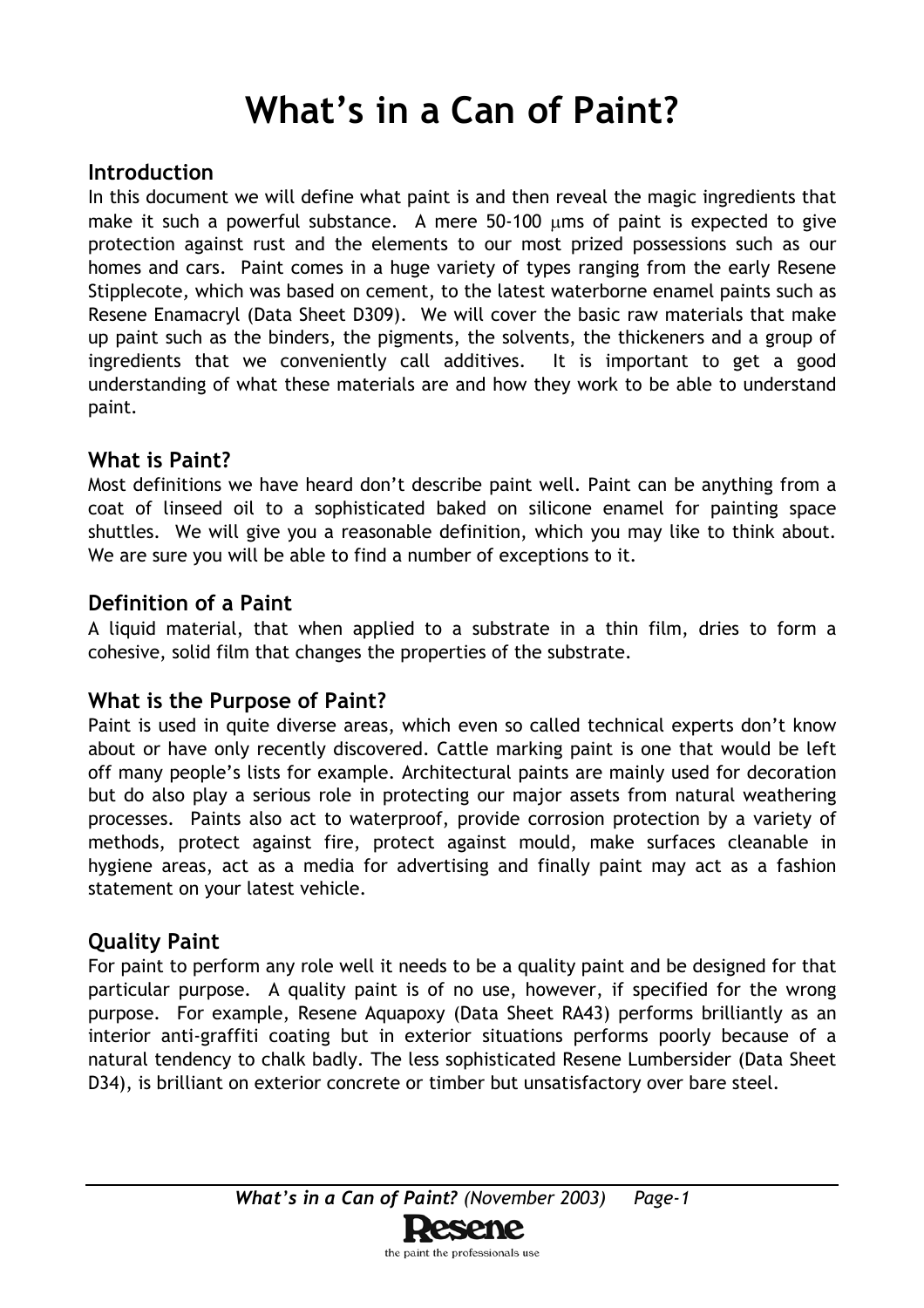# **Paint Raw Materials**

The ingredients from which paint is made are referred to as "raw materials". The paint raw materials are listed on the product "manufacturing docket" along with instructions about how and where to add them. Raw materials can be divided into five main groups:

- **Binders** to stick the paint together, form a film and give adhesion.
- **Pigments** to colour the paint, control gloss, prevent corrosion, add bulk and other properties.
- **Solvents** to make paint useable.
- **Thickeners** to hold the wet paint in suspension, prevent sagging.
- **Additives** to do all the little, but important jobs.

To create a quality paint, quality raw materials are essential but so is the skill of the chemist in deciding which quality raw material is the most suitable for the desired purpose. Raw materials are often interdependent, which means they will not work well in the paint unless accompanied by other critical raw materials.

#### **The Binder**

The role of the binder is undoubtedly the most important in determining the properties of a paint. Paint binders come in a huge range of chemical types and are often tailormade for customers.

Binders have three major jobs to do:

- Provide adhesion to a substrate.
- Form a continuous film.
- Bind the pigments and additives into the paint.

The term binder is therefore quite an appropriate one. Solventborne binders are often referred to as resins and waterborne paint binders as a latex. Resins are very much like golden syrup in appearance, consistency and stickiness while many waterborne binders resemble milk.

Whether a paint is suitable for swimming pools, jet aircraft or weatherboards is determined by the binder. The other components can affect the performance (particularly in the case of highly specialised paints such as anti-corrosive paints etc) but the binder is much more important. A good understanding of the properties of binder types will be invaluable in helping you understand the paint made from them.

Binders can be labelled as belonging to one of two main categories. They are either **Convertible** or **Non Convertible**.

#### **Convertible Binders**

By Convertible we simply mean that as the binder dries it chemically reacts with a hardener, moisture, or oxygen from the air to form a completely new chemical compound that has quite different chemical and physical properties to the starting binder or resin. These types of resins often become very hard and as a consequence are

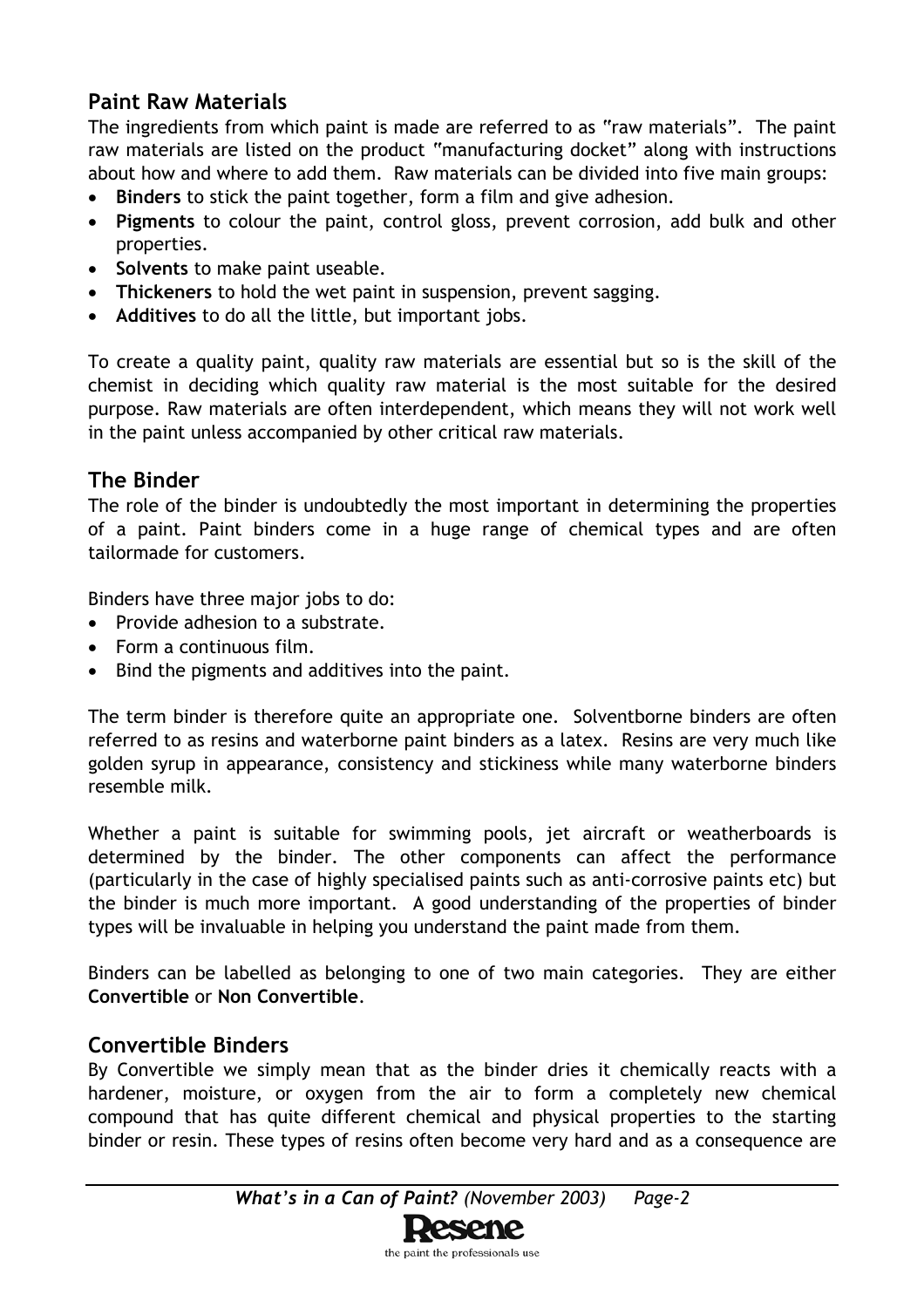difficult to recoat. This property also gives the paints made from some of these binders excellent chemical and abrasion resistance.

Convertible coatings can be further classified into four main areas; Alkyd, Urethane Alkyd, Moisture Cured Urethane and Two Pack.

#### **Examples of Convertible Binders and Resene products made from them:**

• Acrylic Epoxy Resene Imperite IF 503 • Acrylic Urethane Resene Uracryl 401, 402 & 403 • Alkyd resins **Resene Super Gloss Enamel, Armourcote 210,** • Epoxies **Resene Armourcote 510, Aquapoxy** • Ethyl Silicate Resene Zincilate 10 (Inorganic Zinc) • Linseed Oil Resene Danska Teak Oil • Moisture Cured Urethane Resene Polythane • Polyester Urethane Resene Imperite 413 • Special Acrylic Latex Resene Enamacryl, Lustacryl • Urethane Alkyd **Resene Sidewalk, HD Poly-Satin, Sureseal** 

# **1. Alkyd Type Binders**

These dry by chemically reacting with oxygen in the air to form a different chemical in the dry state. This reaction takes place over the lifetime of the coating and as a result alkyd borne paints tend to become brittle as they age. Alkyd resins are generally made from vegetable oils and other chemicals such as glycerine and phthallic anhydride or their equivalents. The main vegetable oil used for common house paints is Soya Bean oil. Other common oils such as Safflower and Linseed may also be used depending on price. Alkyd resin borne paints may also be referred to as oil-borne, solventborne or as enamel paints.

Alkyd resins, are made by cooking oils such as Soya Bean Oil or Linseed Oil and reacting them with glycerine and other chemicals in giant kettles that may be capable of producing up to 10,000 litres at once. These kettles are equipped with stirrers, thermostats, condensers and are usually heated by pumping hot oil around an outside jacket.

The properties of resins depend not only on the raw materials added but also on how well the cooking process is controlled. Resins can be made with high solids but still be low in viscosity. These types are ideal for gloss enamel paints. At the other end of the scale resins can be produced at very low solids and in a gel form. These resins can be used as thickening agents. In fact alkyd resins can be tailormade to give a wide range of properties.

Varying the raw materials in a resin changes the properties also. The use of Tung Oil (also known as Wood Oil) will give better water and alkali resistance to paint made from it but will be much worse for yellowing and have significantly worse chalk resistance than a resin made on Soya Bean Oil.

the paint the professionals use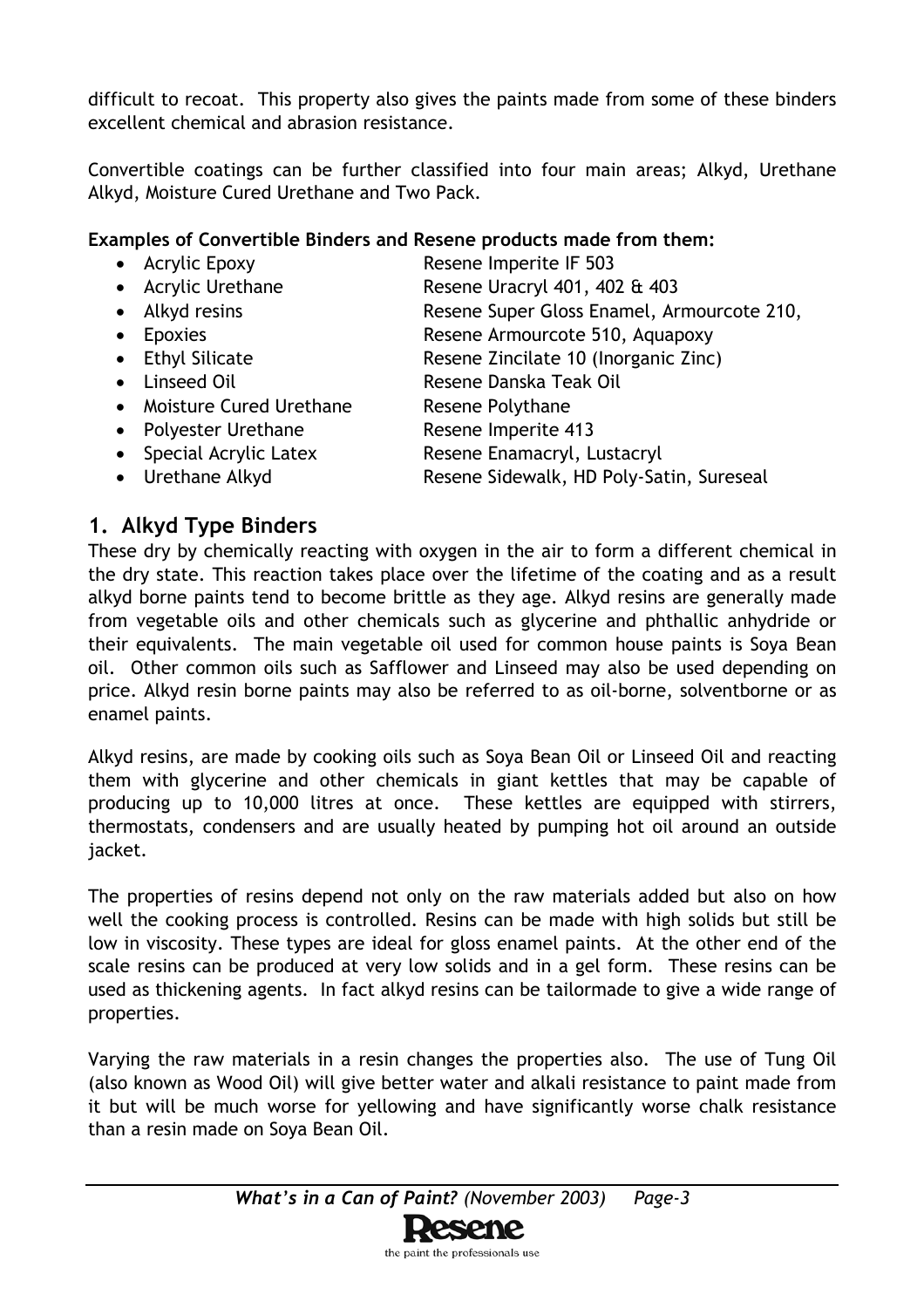#### **Strengths of Alkyd Resins**

- Excellent initial gloss.
- Dry hard and can have excellent block resistance.
- Single component.
- Excellent flow and levelling.
- Relatively easy to apply.
- Resistant to oil and grease (in kitchens).
- Relatively easy to recoat.
- Can be easily tailormade for special purposes.

#### **Weaknesses of Alkyd Resins**

- **Part Yellow in shady situations.**
- Poor alkali resistance.
- Susceptible to mould growth (because they have been made from vegetable oils).
- **EXEC** Chalk quite badly on exterior exposure.
- Lose flexibility as they age.
- **Paints made from them contain large volumes of unhealthy solvents.**

# **2. Urethane Alkyd Type Binders**

These are made by modifying alkyd resins with isocyanate to toughen them up and to give them faster dry and better water and alkali resistance.

With Urethane Alkyd resins there is absolutely no free isocyanate in the resin after manufacture. The other properties of these resins are similar to the alkyds except that water and chemical resistance is improved and exterior weathering properties are considerably downgraded. This is because the resin is much more susceptible to damage by UV light.

#### **Isocyanates**

Isocyanate containing binders are often referred to as Urethanes. The isocyanate chemical group is potentially one of the best and toughest we have to make paints from. Typically forms of it are used to catalyse products such as Resene Uracryl 403 and Resene Imperite 413. There is free isocyanate in these products that can be very unhealthy if vaporised by spray application. Free isocyanate is only a danger if atomised by spraying. Products can be safely applied by brush.

Isocyanates are also used in Moisture Cured Urethanes. These products (Resene Polythane) normally contain free isocyanate so we strongly advise against spraying. Urethane Alkyds contain fully reacted isocyanate groups and no free isocyanates.

#### **3. Moisture Cured Binders**

These binders dry by reacting with moisture in the air. Moisture cured urethane resins make excellent tough, durable, chemical resistant finishes ideal for flooring. They are based on isocyanate chemicals.. The major benefit of these resins is that a finish

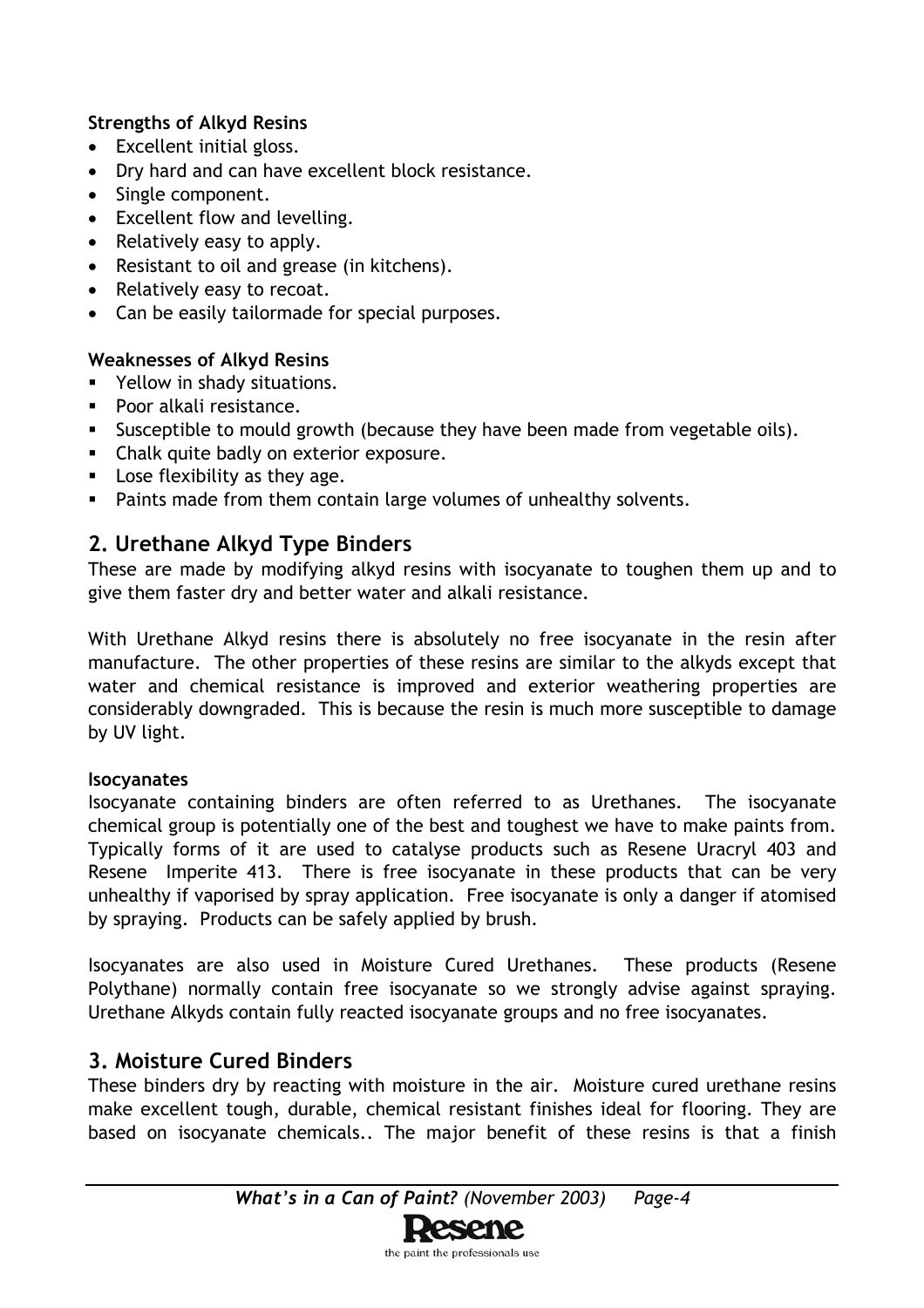equivalent (or better) than that from two pack product is obtainable without the confusion of having to mix two components together that then have a finite pot life.

### **Disadvantages of Moisture Cured Urethanes**

- Moisture contamination of the resin in storage at the manufacturing plant or of the product after it has been canned off will result in it gelling.
- Low film build restrictions (carbon dioxide gas is formed in the curing process and high film builds trap the gas causing bubbles in the dry paint).
- The resin contains free isocyanates, which are hazardous if sprayed.
- Recoatability is a problem.

#### **Ethyl Silicate**

There is another type of moisture-cured resin in common use and that is the Ethyl Silicate type resin used in our Inorganic Zinc products. This is our only binder that does not contain carbon when it has cured. Some of these products can also be classified as two pack products because the extremely moisture sensitive zinc metal powder used to pigment these paints is often packed separately to ensure it remains dry.

# **3. Two Pack Binders**

These dry as a result of a chemical reaction between a base and a hardener. The resulting dry paint is quite different to either component and usually has much superior chemical resistance as the result of the considerable chemical cross-linking that occurs. Normally if either component is used alone it will produce a very poor result and in the case of epoxy bases may never dry. There is a large range of different categories into which two pack products can be placed. We will not dwell too long on these but give minimal details about each main type.

#### **Two Pack Products**

Two pack products are desirable where superior durability is needed because access for maintenance painting may be difficult.

- The Base is usually pigmented and often tintable.
- The Hardener does not necessarily harden the Base but it chemically reacts with it to form a new highly cross-linked chemical. Some two packs have the Hardener as the Base.
- The mix ratio of the two components is critical.
- It is critical that the two components are thoroughly mixed together or there will be spots of unmixed base in the dried paint.
- Once mixed do not exceed the pot life. This will be shorter in hot conditions and longer in cold conditions.
- Dry time depends on temperature. At temperatures around  $0^{\circ}$ C no chemical reaction will occur. It will start up as temperatures rise.
- Avoid spraying products containing isocyanates if possible.
- Avoid water contamination of Urethane Hardeners. e.g. Resene Uracryl 400 Hardener.

*What's in a Can of Paint? (November 2003) Page-5*

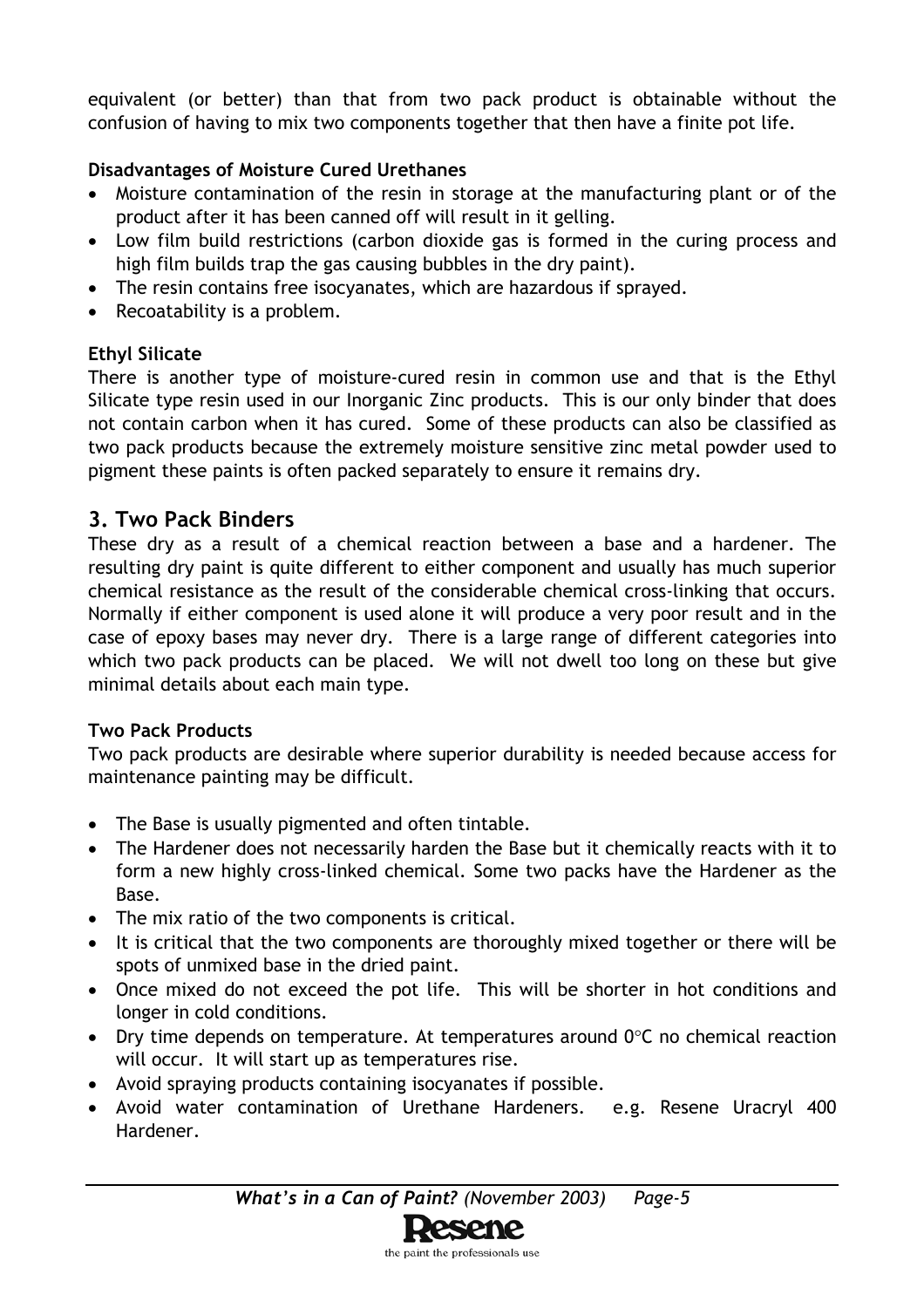- Clean equipment thoroughly after use or you may have to throw it away the next day.
- Two Pack Acrylic Urethanes have excellent gloss and weathering properties. e.g. Resene Uracryl 403.
- Two Pack Epoxies have excellent build, chemical resistance and barrier properties but chalk badly on exterior exposure. e.g. Resene Armourcote 510.

#### **Acrylic-Urethane Binders**

These types of paints are made using an acrylic base and a hardener containing isocyanate. The resultant paints have excellent gloss and gloss retention on exterior exposure, which is because of the excellent properties of the acrylic resin component. They have good solvent resistance and generally have good chemical and abrasion resistance. Recoatability may be difficult depending on the formulation. When spray applied there is a danger of free isocyanate in the air and full air fed respirators are recommended. The disadvantages of these products, and all other two packs, are that they have a finite pot life. This may range from 1 to 8 hours depending on the product. At Resene we also have a Polyester Urethane, which has slightly improved chemical and solvent resistance but is more difficult to recoat.

#### **Acrylic-Epoxy Binders**

These types of paints are made using an acrylic base and an epoxy containing hardener. The properties of these are slightly inferior to the acrylic urethanes but they have the advantage of being isocyanate free and can therefore be spray applied with significantly less potential danger to health.

#### **Epoxy Binders**

These are made using an epoxy resin base and an amine or polyamine/amide hardener. The resultant paints are highly cross-linked and generally have excellent chemical and water barrier properties. The disadvantages are very poor chalk resistance when exposed to natural weathering. The hardeners are also very yellow toned, which makes the production of clean colours difficult.

#### **Non-Convertible Binders**

This is the category for all binders that do not change chemically as they dry. In this range lacquers and latex paints dominate. The advantage of these types of binders is that because they do not change chemically as they dry we know exactly what they will be like when dried for 1 day and after 10 years. Generally the better performing Non Convertible binders are of high molecular weight, which gives them good toughness and durability without them having to chemically react further as Convertible coatings do.

The high molecular weight also means that it will take a lot of strong solvent to dissolve these binders to a useable consistency. This results in these types of binders being low in solids content. This obviously makes the solventborne types quite unfriendly to the environment.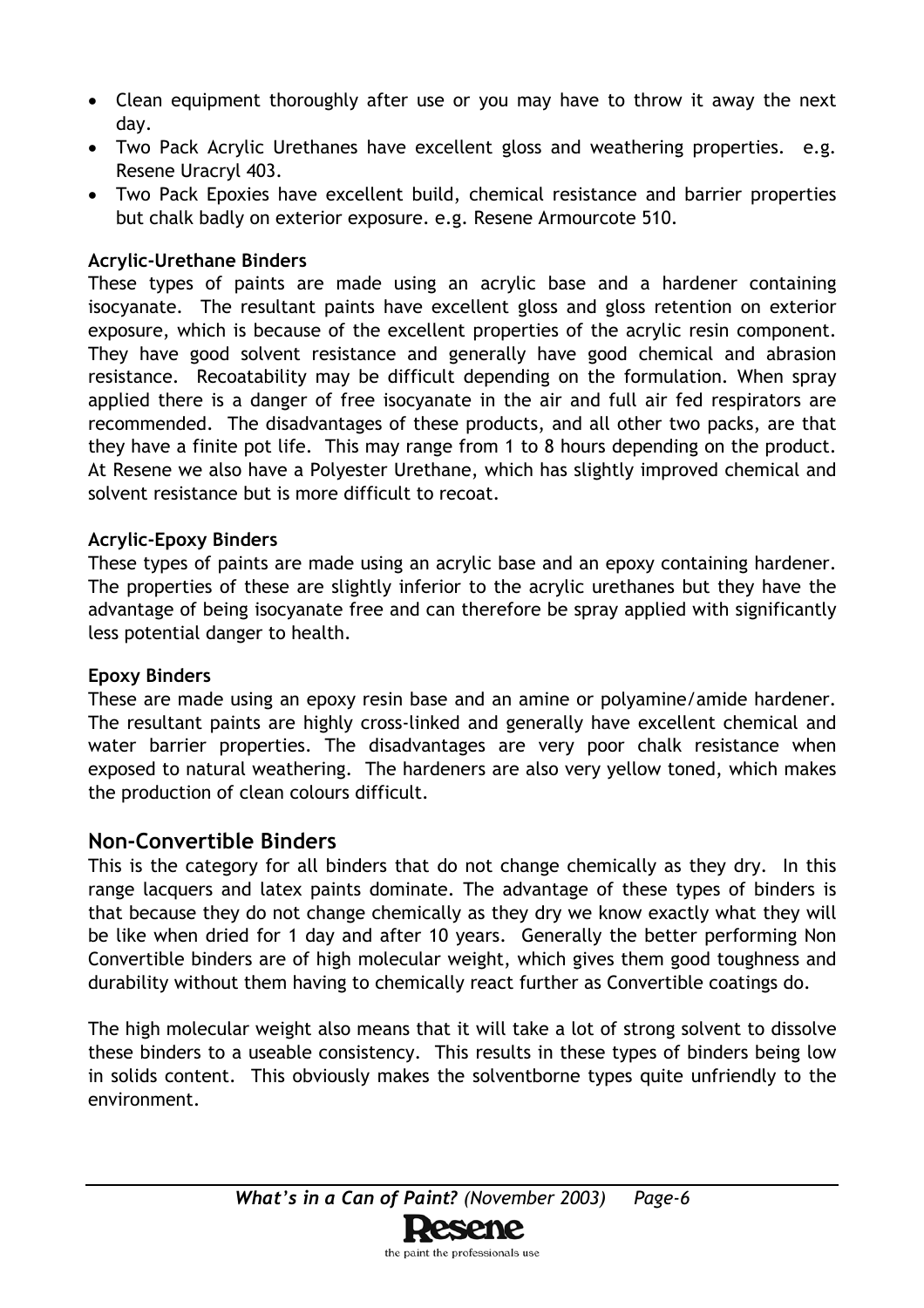Their advantages are that they are always single pack, their physical properties will not change over time and they will always be easy to recoat (at least with themselves). Recoating is easy because the next coat simply dissolves the one underneath and they fuse together as if they had been arc welded together. Coat to coat adhesion (intercoat adhesion) is therefore generally excellent.

A good example of a Non-Convertible coating is Resene Swimming Pool Paint (Data Sheet D69). This is based on a chlorinated rubber binder. Chlorinated just means that the resin is full of the chemical element chlorine. This does not give the resin super resistance to mould but imparts excellent water resistance. Typically Resene Swimming Pool Paint has a volume solids of approximately 30%. The reason it is so popular is that it is so simple to repaint and has excellent water barrier properties.

A major disadvantage of Non-Convertible binders, is that they are thermoplastic. This means that they soften when heated and often have poor block resistance. They will also suffer if any grease or oil is deposited on them. They will absorb the contaminant and become soft in that area.

Non-Convertible coatings obviously have poor solvent resistance but often have excellent chemical resistance.

#### **Examples of Non-Convertible Binders and Resene products made from them:**

- Acrylic Latex Resene Hi-Glo, Sonyx 101, X-200
- Acrylic Urethane Latex Resene Aquaclear
- Bitumen Resene Blacktop
- Chlorinated Rubber Resene Swimming Pool Paint, Armourchlor HB-P
- Solution Acrylic Resene F.10 Glaze
- Vinyl Acrylic **Resene Polymeric AV8**
- Vinyl Butyral **Resene Vinyl Etch Primer**

#### **Non-Convertible Binders can be divided into three main groups:**

- 1. Lacquers.
- 2. Latex types.
- 3. Specialised latex types.

#### **1. Lacquer Binders**

These dry by solvent evaporation. Once solvent has evaporated from the wet paint there is nothing else that needs to happen. Lacquers can be dissolved after they have dried and in theory you could make them up into the same wet paint again. Note that although lacquers can be redissolved in "a" solvent they cannot be redissolved in all solvents.

A test for chlorinated rubber, for example, is that it dissolves readily in a strong aromatic solvent but is not affected by meths. Lacquers vary widely in type from the old nitro-cellulose types used for car paints to solutions of acrylic resin in aromatic

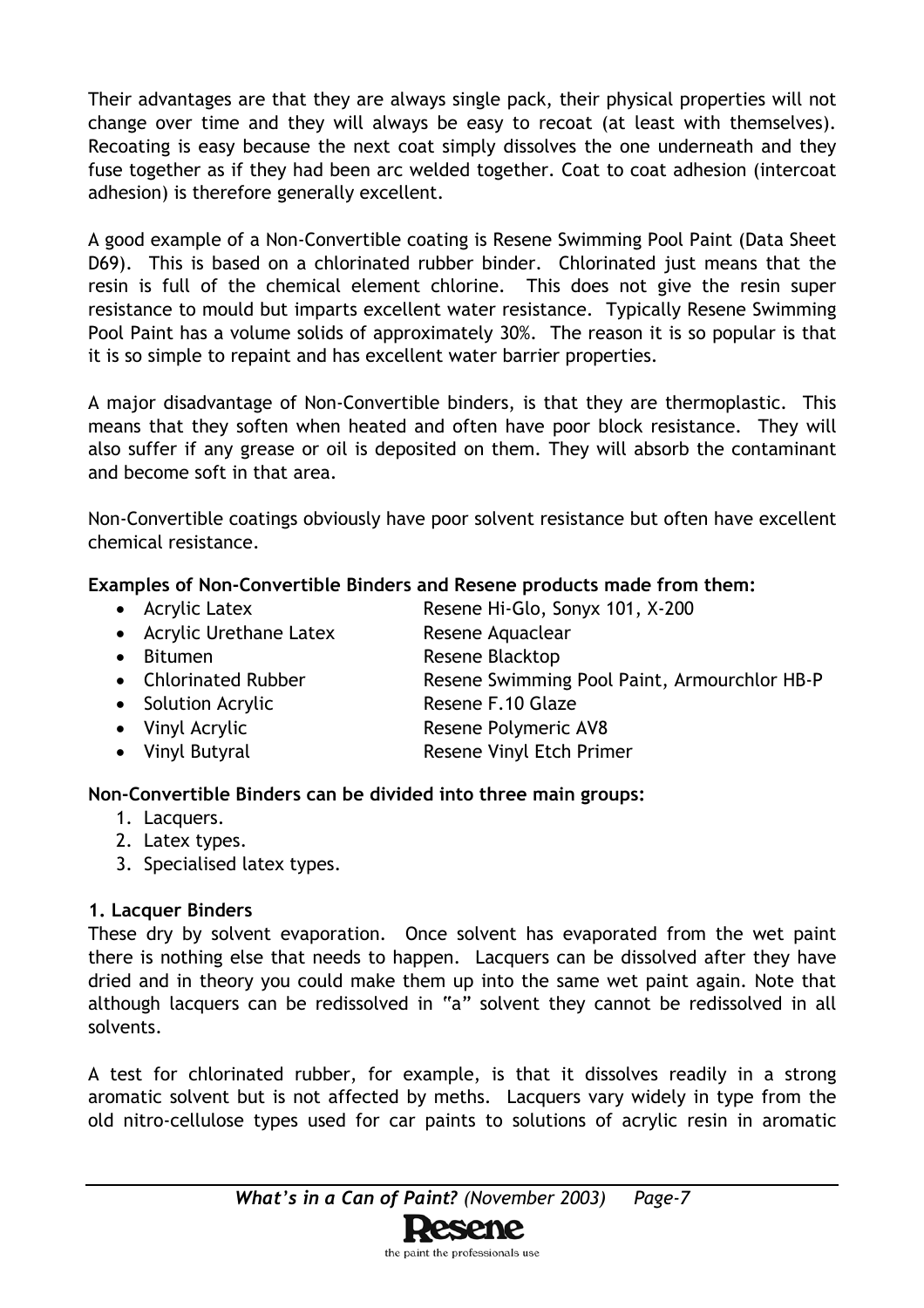solvent to solutions of very poor durability resins dissolved in Turps that are chosen for products such as Resene Curecrete.

#### **2. Latex Type Binders**

These exist in a colloid form. (Milk is a well known colloid being made up of fine particles of fat suspended in water). Latex binders are made up of tiny particles of acrylic resin suspended in water. Latex binders dry by a complicated process called coalescence. The coalescing process needs to be understood because freshly applied latex paint can be totally ruined if applied in adverse weather conditions.

#### **The Process of Latex Paint Coalescing**

If enamel or two pack paints are applied in cold weather nothing happens. That is to say that the drying or curing process is simply postponed until the temperatures rise. Until this happens these coatings are obviously prone to physical damage by rain, dust or foot traffic etc. but if they survive these possible disasters and temperatures return to normal these paints will restart their drying process as if nothing had happened

This is not the case with latex paints. It is not so much the cold conditions that are the problem but the high level of moisture in the air that nearly always accompanies cold conditions. When there is a lot of water in the air the water in a latex paint cannot evaporate off. There is no room for it in the air.

The latex binder is made up of millions of tiny little spheres of solid acrylic resin suspended in water. Each particle is in the range of 0.1 to 1  $\mu$ ms depending on the type of latex.

Each individual latex particle is made up of a core containing long chains of carbon atoms up to 50,000 long. Each particle can also be imagined as being covered in tiny hair-like mini bumper bars, which act to keep each particle separated from its neighbour. These restrict the solids content for acrylic binders to a maximum of 60% and often much lower.

As water evaporates from the film the latex particles are deformed until they are pressed against each other. As this happens the coalescing solvent is left in close contact with the Latex and acts to dissolve it and fuse it to its neighbours. As the last water leaves the film all air pockets are removed and a uniform film of paint is formed.

The last stage of the drying process is the fusing together of the latex particles and the evaporation of the last of the coalescing solvent.

# **Coalescing Solvent**

Unfortunately, there is another key player involved, the coalescing solvent. This is a vital part of the drying process for latex paints. The coalescing solvent is needed to soften the solid suspended acrylic binder particles in order for them to fuse or stick together in one unified mass.

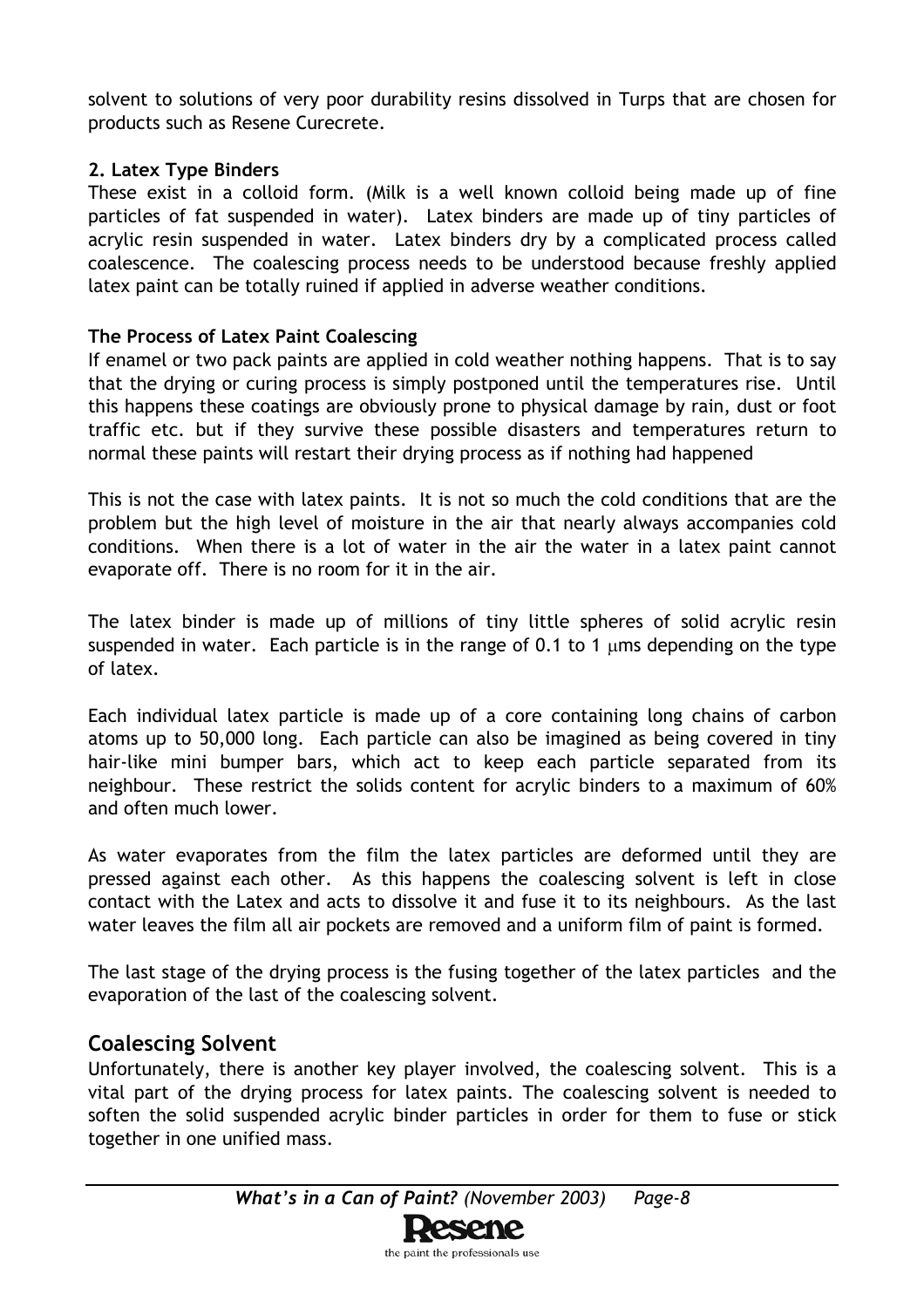The coalescing solvent is a lot slower to evaporate than water in normal conditions. Normally the water evaporates quickly and the drying paint becomes quite thick making it difficult for the coalescing solvent to escape. In cold conditions this is not the case. The paint remains quite liquid (because the water is not evaporating) and the coalescing solvent is given much more freedom with which to escape the paint film. There is never any coalescing solvent vapour in air (unless you live in a paint factory) so in time all the coalescing solvent will evaporate from the coating leaving the water behind. It may take about 3-5 hours for this to happen. As a result the latex particles are left surrounded by only water.

When the weather eventually warms up the water will evaporate leaving behind a poorly coalesced acrylic paint. The severity of this poor coalescence on the paints physical properties varies depending on time and temperatures. The worst that can happen is that the paint dries as a powder. In real life this may not be the case and the actual result will be something in between a powder and a normal paint film.

The visible results may be a patchy appearance with possible loss of gloss and adhesion. The next rain may result in blistering, or the entire coating could be washed off.

#### **Drying Mechanism of Latex Paint**

| <b>Event</b>                     | Time            |
|----------------------------------|-----------------|
| Water evaporation                | 0 to 3 hours    |
| Coalescing solvent left behind   | 0 to 3 hours    |
| Resin particles move together    | $1/2 - 3$ hours |
| Coalescing solvent softens resin | $1/2 - 3$ hours |
| Last water leaves film           | 1-6 hours       |
| Resin particles fuse together    | 1-3 hours       |
| Coalescing solvent leaves film   | $1-5$ days      |
| Glycols, leave film              | $0-5$ days      |
| Film fully dry                   | About 1 week    |
| Resin properties remain stable   | 10 years $+$    |

#### **3. Specialised Latex Binders**

These are very much like the latex types described previously but are modified to give quite different performance in specialised areas. For example they may be tailor made to have far superior flexibility or cure to a harder block resistant finish. These binders do not properly fit the Non-Convertible coating class but are very similar in most features to the latex binders.

Resene Broadwall Acrylic Wallboard Sealer (Data Sheet D403) uses a polymer with a soft and a hard component. The soft part can bind together to form a film even at temperatures as low as 3°C, whilst the hard part contributes to good surface hardness

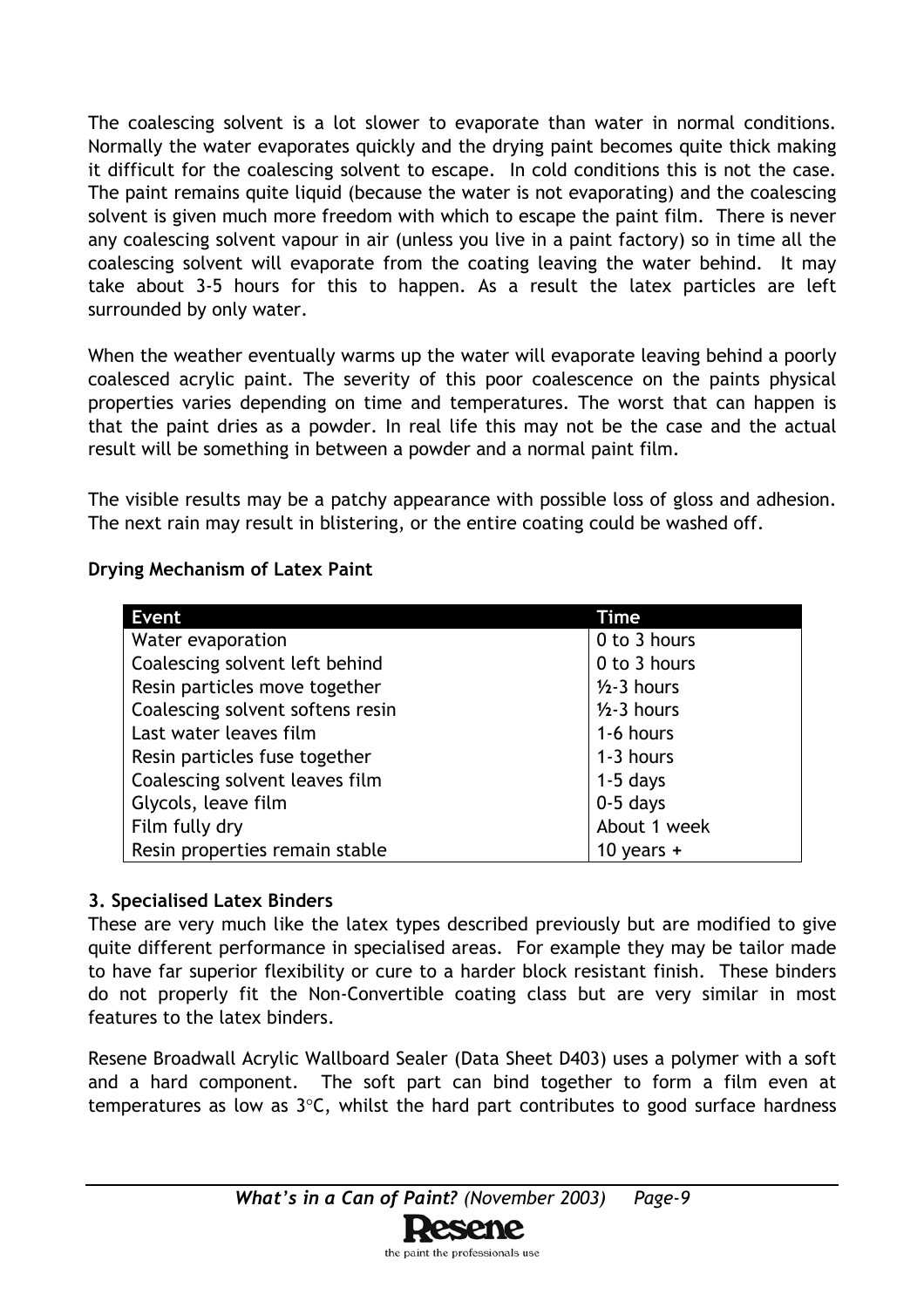and sanding properties. Resene Wintergrade Lumbersider (Data Sheet D31a) and Wintergrade Hi-Glo (Data Sheet D34a) use similar types of latex.

Resene Enamacryl (Data Sheet D309) and Resene Lustacryl (Data Sheet D310) also use the two-component concept but it is developed further as the binder also has crosslinking properties, which slowly cure over a month to develop alkyd type solvent and stain resistance properties.

Resene Broadwall Surface Prep (Data Sheet D807) uses a hybrid type of binder which is somewhere between a standard acrylic colloid (milk like) type binder and a solution type binder (the binder dissolved in solvent). This allows good pigment binding normally associated with soft binders combined with the excellent sanding properties of the very hardest binders.

The acrylic Resene Roadmarking Paint uses a binder, which has the ability to "set" when exposed to air and become shower resistant even though it is still full of water.

## **Pigments**

A pigment can be defined as a solid, insoluble, material that is added to a binder to produce colour, reduce gloss, provide physical properties (such as sandability), reduce permeability to moisture, produce texture or even act to prevent corrosion.

Pigments usually have a particle size of about 0.5 to 5  $\mu$ ms in standard paints but can be as small as 0.01 µms in the case of some bright organic pigments. In products such as Resene Resitex Coarse (Data Sheet D70) the particle size can be measured in millimetres rather than ums.

#### **Pigments can be classified into three main groups:**

- 1. Prime pigments provide colour. Either inorganic or organic.
- 2. Extender pigments control gloss level, texture, etc.
- 3. Anti-Corrosive and Special Function pigments.

A good knowledge of pigments will help your overall understanding of how paints work, why some colours are better than others and why some colours are more expensive.

The quality of a paint is very much linked to the choice of pigment for that paint. For example red and yellow pigment prices can vary from \$20 a kilogram up to \$200. The lightfastness, or fade resistance, of these pigments generally improves as the price increases. A quality exterior red or yellow paint will just not be able to be made and sold at the same price as standard colours where the pigment may only cost \$3 to \$10 per kilogram.

# **1. Prime Pigments - Inorganic**

The term prime means "colour giving" when used with the word pigment. The term inorganic means the pigment is of mineral origin and inorganic prime pigments are

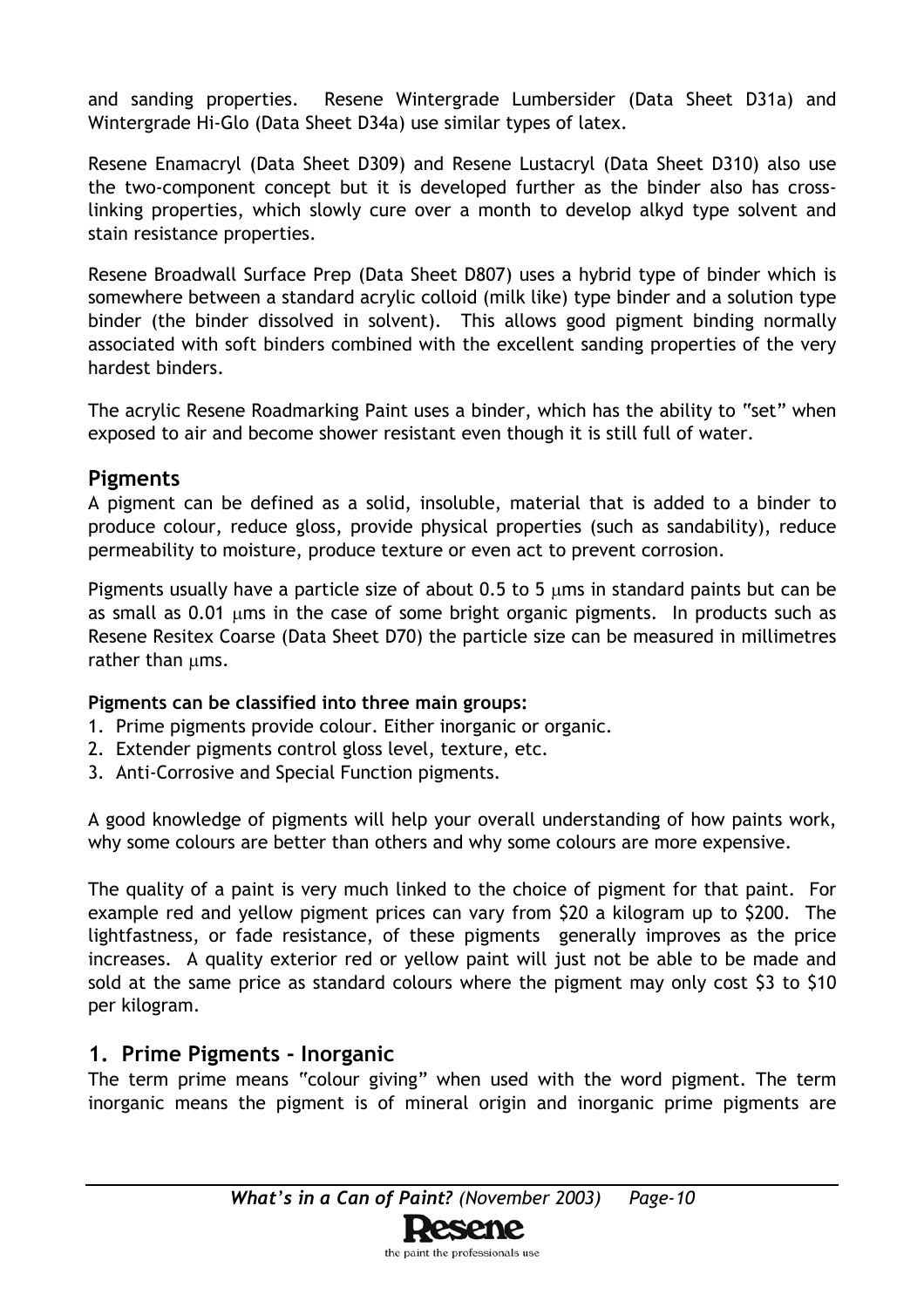usually metal oxides. Called prime because the first use of paints was for decoration and colour was therefore of first (prime) importance.

Many metal oxides were found naturally e.g. Red and yellow iron oxides. Today most are made synthetically to get the cleanest colours possible. Titanium Dioxide is the white pigment that colours just about everything we see that is white. This includes paper, plastics and paint.

#### **Titanium Dioxide**

By far the most important pigment in use today is titanium dioxide. Titanium dioxide, as we use it in paint, first came into commercial production in 1941. Since then its sales have climbed and its superb properties have seen it established as being far superior to any other white pigment. It has had no rivals since the banning of white lead in the early 1970's. Any white paint, plastic or paper you see will contain titanium dioxide. Today it has been refined to such an extent that you can get it in a wide range of "flavours" depending on whether you wish to have a paint with minimum chalking or maximum gloss or whatever. What grade is chosen depends on the skill of the humble Designer Paint Chemist. Although titanium dioxide is far ahead of any other white pigment for hiding power it is still relatively poor compared to most other inorganic pigments.

#### **Main Types of Inorganic Pigments:**

- **White:** Titanium Dioxide. Comes in two forms Anatase and Rutile. The Anatase is seldom used in paint because it chalks dramatically on exterior exposure.
- **Red:** Red iron Oxide. This is the colour seen on old farm barns throughout the country. Comes in differing shades, which are determined by the pigment particle size.
- **Yellow Ochre:** A yellow form of iron oxide.
- **Mixed Metal Oxide Yellow:** A whitish shade of clean yellow. This pigment has excellent fade resistance but is very pale in colour.
- **Green:** Chrome Oxide.

#### **Main Properties of Inorganic Pigments:**

- Excellent opacity or hiding power.
- Excellent light fastness or resistance to fading.
- They are relatively inexpensive and easy to mix into paint millbases.
- The colours are generally dirty in tone.
- There are bright clean inorganic red, orange and yellow pigments but these have mostly slipped into obsolescence because of their toxicity. These include lead chromate type pigments, cadmium and selenium based pigments and of course white lead and red lead.
- They are quite dense pigments and will tend to settle out unless precautions are taken.
- They are relatively heat stable and chemical resistant.
- Largish particle size of  $0.3$  to 1  $\mu$ ms.

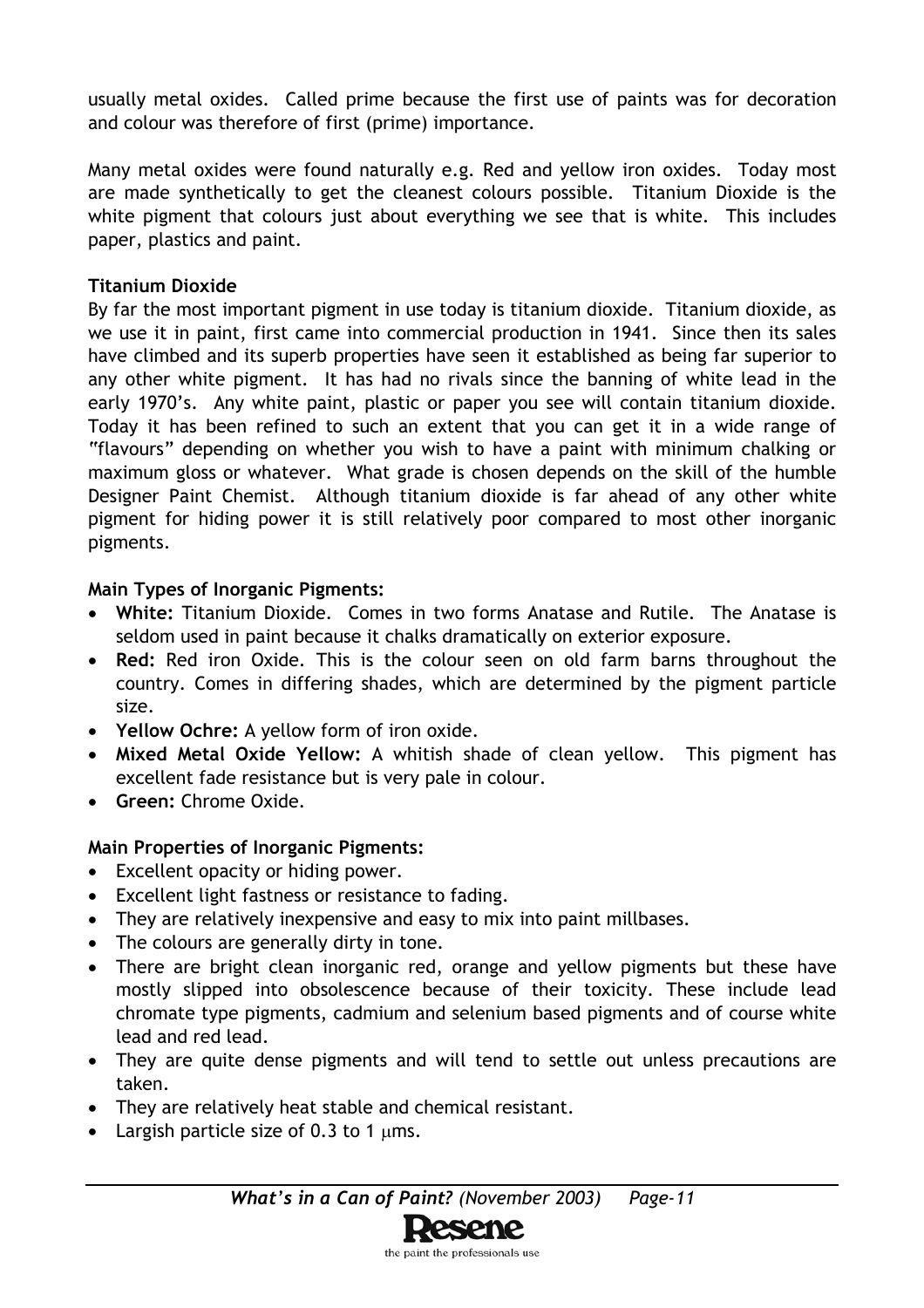• Durability depends on the type of chemical treatment these pigments are given during manufacture.

# **2. Prime Pigments Organic**

The term organic means that the pigment is based on the chemical element carbon. It was once thought that all organic chemicals could only be obtained from living things and hence the name. Today there are millions of different organic chemicals most of which can be produced synthetically without the need to source raw materials from living things. Most organic pigments are not naturally occurring and are made from petroleum by-products in very complicated chemical processes by clever chemists. Organic pigments are the brightly coloured ones used for the clean colours red, yellow, bright green and blue, purple and magenta.

Organic pigments have really sprung into prominence in the last 10-20 years for two main reasons:

- 1. The awareness of the dangers of lead in the older bright red and yellow lead chromate type pigments meant that these pigments had to be replaced.
- 2. The advancing technology in manufacturing and chemical engineering in the organic pigment industry.

#### **Main Types of Organic Pigments:**

- **Black:** A form of carbon that resembles the soot in your grannies old chimney. Surprisingly comes in quite a range of shades that can be clearly seen when it is reduced with white. Extremely good hiding power and lightfastness.
- **Bright Yellow:** Dozens of different yellows exist. Most have very poor hiding and tinting power and are not very lightfast.
- **Blue:** Most durable blue organic pigments have a little bit of copper to help them. This is chemically bound into the pigment.. Good lightfastness and excellent tinting strength.
- **Green:** There are yellow and blue shades available. Good lightfastness and tint strength.
- **Orange:** Orange organic pigments are generally very poor in hiding power and very poor in lightfastness. Very expensive.
- **Violet:** Any decent grades are extremely expensive and even then are of average lightfastness.
- **Magenta:** Very expensive if any good. Very poor tint strength and poor hiding power. Good lightfastness.

#### **Characteristics of Organic Pigments:**

- Available in bright vivid colours to match all shades of the rainbow.
- Generally at least 10 times as expensive as the closest inorganic pigment.
- Very difficult to get clean reds and yellows with good opacity and good exterior lightfastness. These properties available in pigments that typically cost about \$200 per kilogram.
- Often these pigments are very difficult to grind into paint millbases.

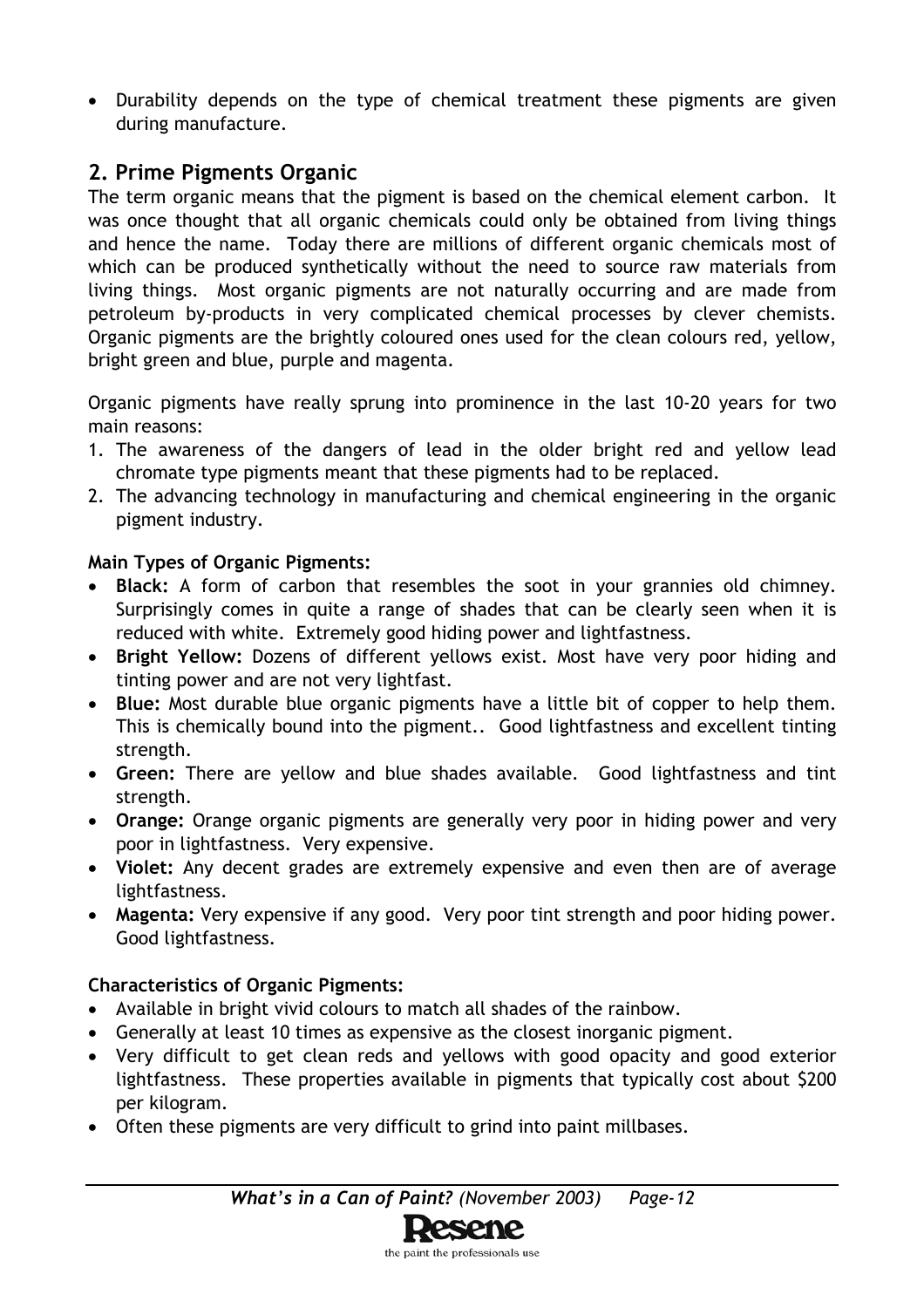- Pigments are generally low in density and not prone to settling out.
- Organic pigments often have a very high oil absorption or demand for binder. This means that in many paints only so much pigment can be added until the paint becomes low in gloss and very thick. This results in paints with poor opacity.
- Low density and may tend to float to top of paint.
- Excellent to very poor hiding power.
- Excellent to very poor light fastness.
- Colours are usually very bright and clean toned (apart from black).
- Poor hiding power means that many organic pigments have transparency properties. This makes them ideal for automotive type metallic finishes when they are used to tint aluminium flake containing bases.
- Generally the pigment particle size is very small 0.01 to 0.1 µms. This makes handling in the factory difficult as spilling just a few grams can contaminate a large area. Some of these pigments are more like gases to handle than powders.
- Often not heat stable.

# **3. Extender Pigments**

Extender pigments are usually naturally occurring minerals such as clay, mica, talc, limestone (or marble or whiting or calcite (all forms of calcium carbonate) and were often used as a cheap way of reducing the cost of a can of paint. Adding extra volume or weight of a cheap extender pigment (extender pigments usually cost under \$1/kg) allowed savings to be made on expensive binders and prime pigments (inorganic pigments cost 5-10 times this and organic pigments 50-100 times this). This tool was particularly useful when paint was sold by the pound or kilogram rather than by a volume basis. If we wished to cheapen a paint today we would normally do it by adding extra thickener and solvent or water. The term extender does not really convey a true meaning of the purpose of the non colouring pigments used in modern paints but is still used to describe them.

#### **Characteristics of some Extender Pigments**

- **Talc:** This is a very slippery mineral and is used to give paint good sanding properties.
- **Talc and Mica:** These extenders are platelike in shape and are used to give barrier properties to the paint. They spread out and prevent moisture travelling through the paint.
- **Calcium Carbonate:** Also known as whiting, limestone, chalk or even as marble dust. This can be used for a variety of purposes from creating a very rough finish in texture coatings to being used to help flatten the gloss of semi-gloss and low sheen paints. Usually a very cheap pigment.
- **Silicas:** Silica comes in a number of different forms but is generally best known as a flatting pigment. Synthetically produced precipitated silicas are very clean in colour and are used (along with waxes) to produce satin and flat clear varnishes. Coarse silica sands can be used to give non slip properties and extra hardness to paint. Flat waterborne paints are usually flattened using diatomaceous earth. This material is made from the skeletons of tiny sea creatures deposited on the ocean floor millions of years ago.

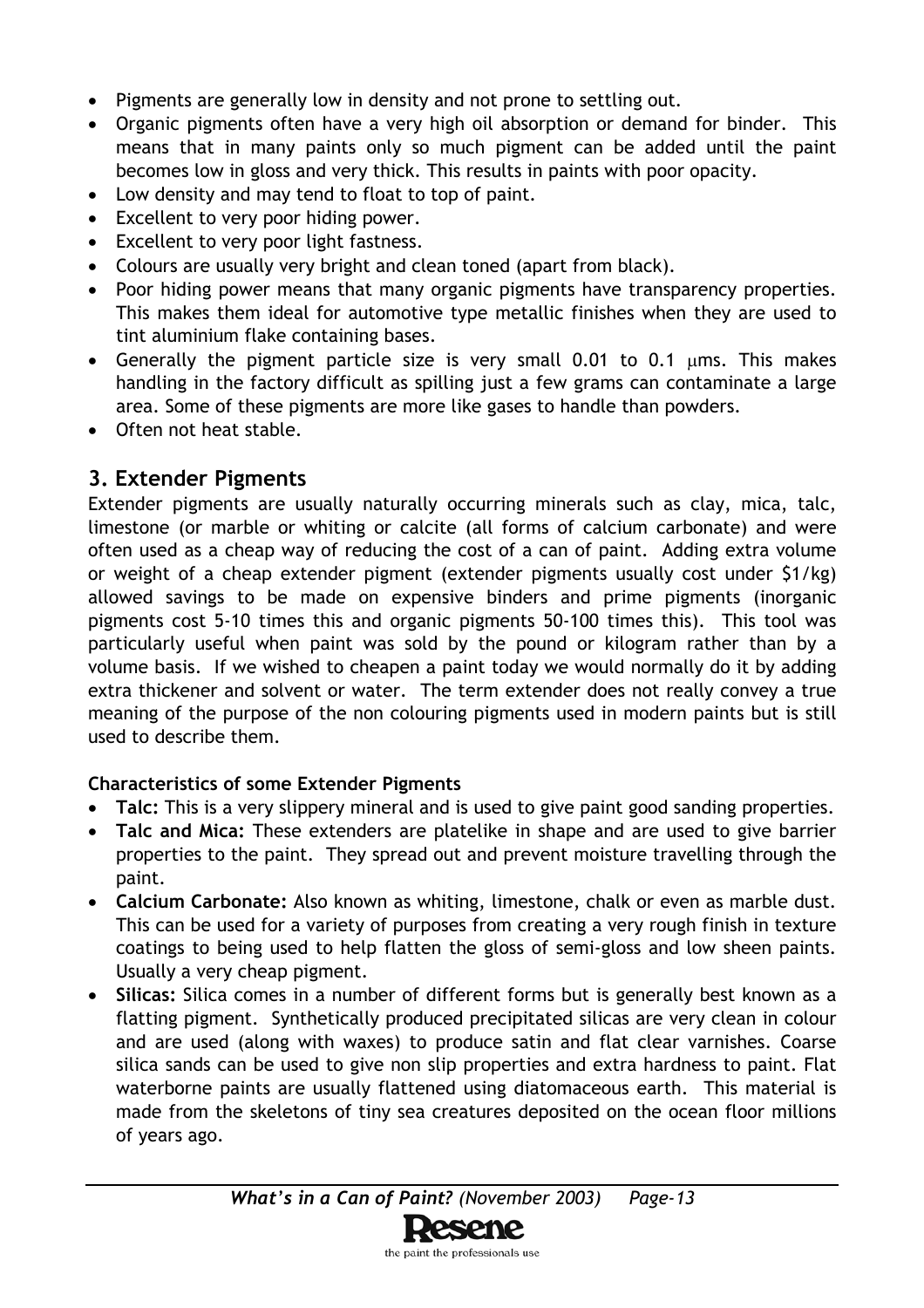- **Clays:** Clays are used to give paint some extra body and can help to prevent settling. Specially modified clays are often used as the main means of thickening solventborne paints.
- **Barytes:** This is an extremely hard dense pigment that is good for abrasion resistance.

# **4. Anti-Corrosive Pigments**

Anti-corrosive pigments are used in paints to help prevent metals from rusting. Zinc Chromate, red lead, zinc phosphate and zinc metal are a few. Red Lead is now almost obsolete but is still present on many structures around the country. They can work in three basic ways.

- **Traditional anti-corrosive pigments** such as zinc chromate work by chemically or electrically interfering with the process of rusting. We will not delve into the chemistry of this process in this chapter.
- **Metallic zinc pigments** work by sacrificing themselves for the steel in the corrosion process. As the zinc sacrifices itself zinc corrosion products are formed which are commonly referred to as white rust. These types of priming paints are sometimes referred to as cold galv. This is a reference to galvanised iron, which is steel coated with zinc. By dipping it into hot molten zinc metal. Zinc rich paints achieve a similar end result but no heat is involved.
- **Barrier pigments** are used in high build paints and the idea is that they provide a physical barrier to any water and oxygen that tries to wriggle through the paint film. If a steel surface can be starved of water and/or oxygen no corrosion can take place. Barrier pigments are platelike in structure. Typical examples are leafing aluminium flakes, glass flake and micaceous iron oxide. The extender pigments talc and mica also act as barrier pigments because of their platelike structure.

# **5. Special Purpose Pigments**

We will not dwell on these for long but you always need an extra category for the bits and pieces. You should be aware that special pigments such as copper can be used in anti fouling paints for ships.

Another oddball area for speciality pigments is in intumescent coatings. These pigments break down when heated and initiate chemical reactions that eventually result in the formation of a thick skeleton of carbon about 50-100 times the original paint thickness. This skeleton forms a physical barrier, which saves the substrate from burning for long enough for people to escape from a fire.

Other special pigments are the non leafing aluminium flake pigments and the special effect, iridescent, pearl afflair pigments used in automotive finishes.

# **Solvents**

Solvents are liquids that can dissolve other substances in the same way you dissolve sugar into your cup of tea. The dissolved material can be reclaimed from a solution in the solvent by evaporating the solvent off. Water, surprisingly, is the most powerful

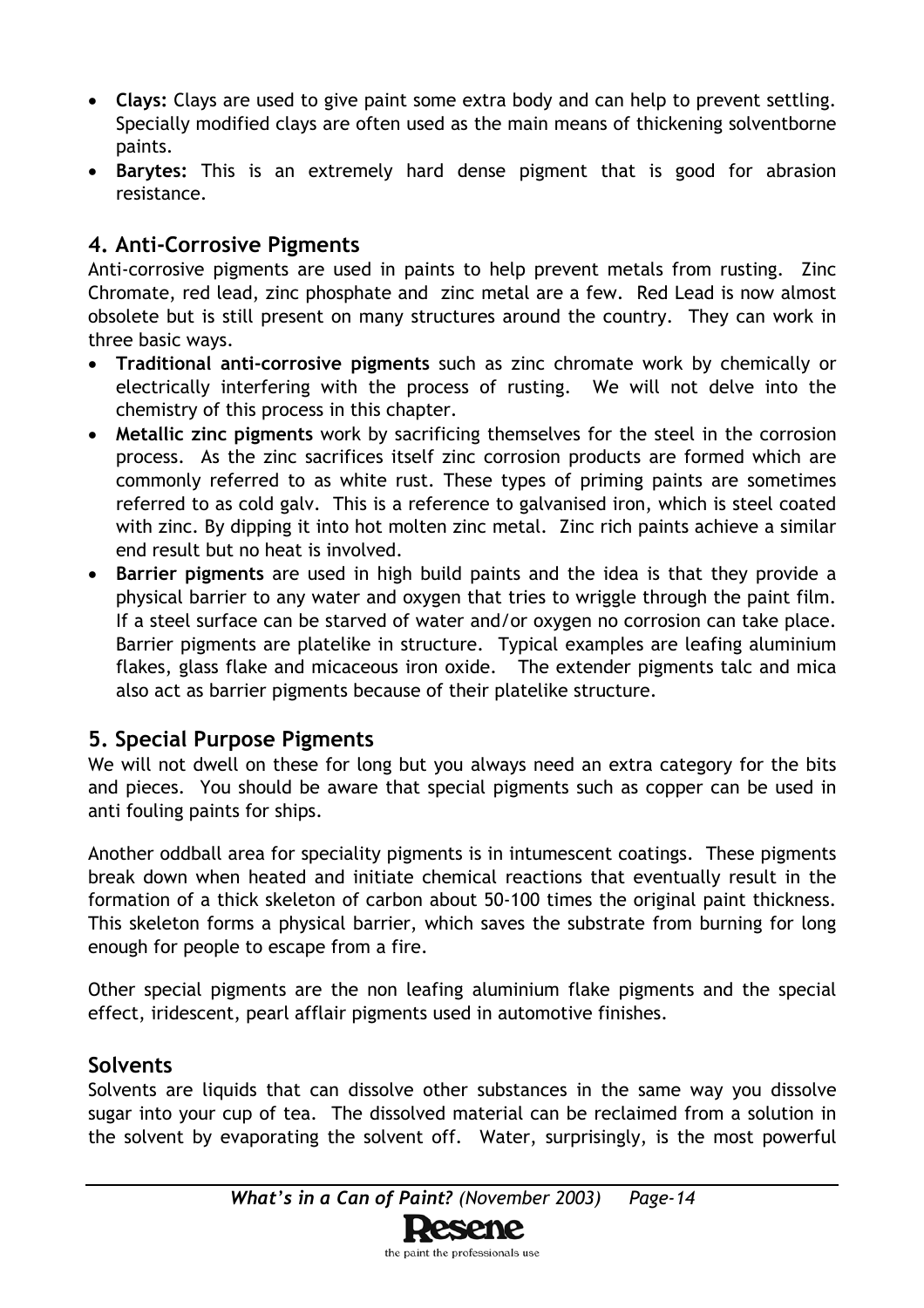solvent known to exist. It can dissolve more materials than any other liquid we know of. When we speak about solvents in paint however, we are really excluding water and referring to the organic solvents.

Organic solvents are best known for their role as thinners for paints but also play important roles in a wide range of other industries such as plastics, footwear, dry cleaning, building, photographic, adhesives, printing inks and even hair-care products.

Organic solvents can be broken into three main categories.

- Hydrocarbon solvents.
- Oxygenated solvents.
- Others such as chlorinated solvents.

Solvents have a wide variety of roles to play in wet paint. Their most basic job is to make the paint easy to apply. There are other important functions of solvents such as their role as coalescing solvents in waterborne paints as discussed earlier.

#### **Hydrocarbon Solvents**

Hydrocarbon solvents are made from the chemical elements carbon and hydrogen alone and include the famous solvents; kerosene, turps, xylol. Petrol is also a hydrocarbon solvent but is used as a fuel. Typically these types of solvents are relatively cheap compared to the oxygenated types and find use in thinners for the common Alkyd Enamel or solventborne paints. Hydrocarbon solvents are often a blend of different solvents. Their Solvency (power in thinning paint) is related to how much Aromatic type of solvent they contain. Aromatic solvents are based on a chemical called benzene. Aromatic solvents, are in fact quite the opposite, and not at all nice to sniff. Xylol and toluol fit into this group. Hydrocarbon solvents are generally good solvents for grease and oil.

#### **Oxygenated Solvents**

Oxygenated solvents were often known in the early days as chemical solvents because they required complicated chemical reactions to make them whereas other solvents were simply the result of distilling and refining oil. This still applies but many hydrocarbon solvents are also made synthetically today. Oxygenated solvents are often very similar in composition to hydrocarbon solvents but always contain oxygen.

Well-known oxygenated solvents are ethyl alcohol, acetone, ether, methyl ethyl ketone (MEK) and butyl acetate. These solvents are typically used in nitro-cellulose paints, nail lacquer remover, gin and specialised 2 pack paints. They can mostly be distinguished from hydrocarbon solvents because of their distinctive, often fruity, smells. This can range from very sweet (acetates) to quite foul (butyl alcohol).

#### **Chlorinated Solvents**

We will not dwell on these but they used to be very popular in the area of use as paint strippers. They have been found to be carcinogenic and are now seldom used: e.g. Methylene chloride.

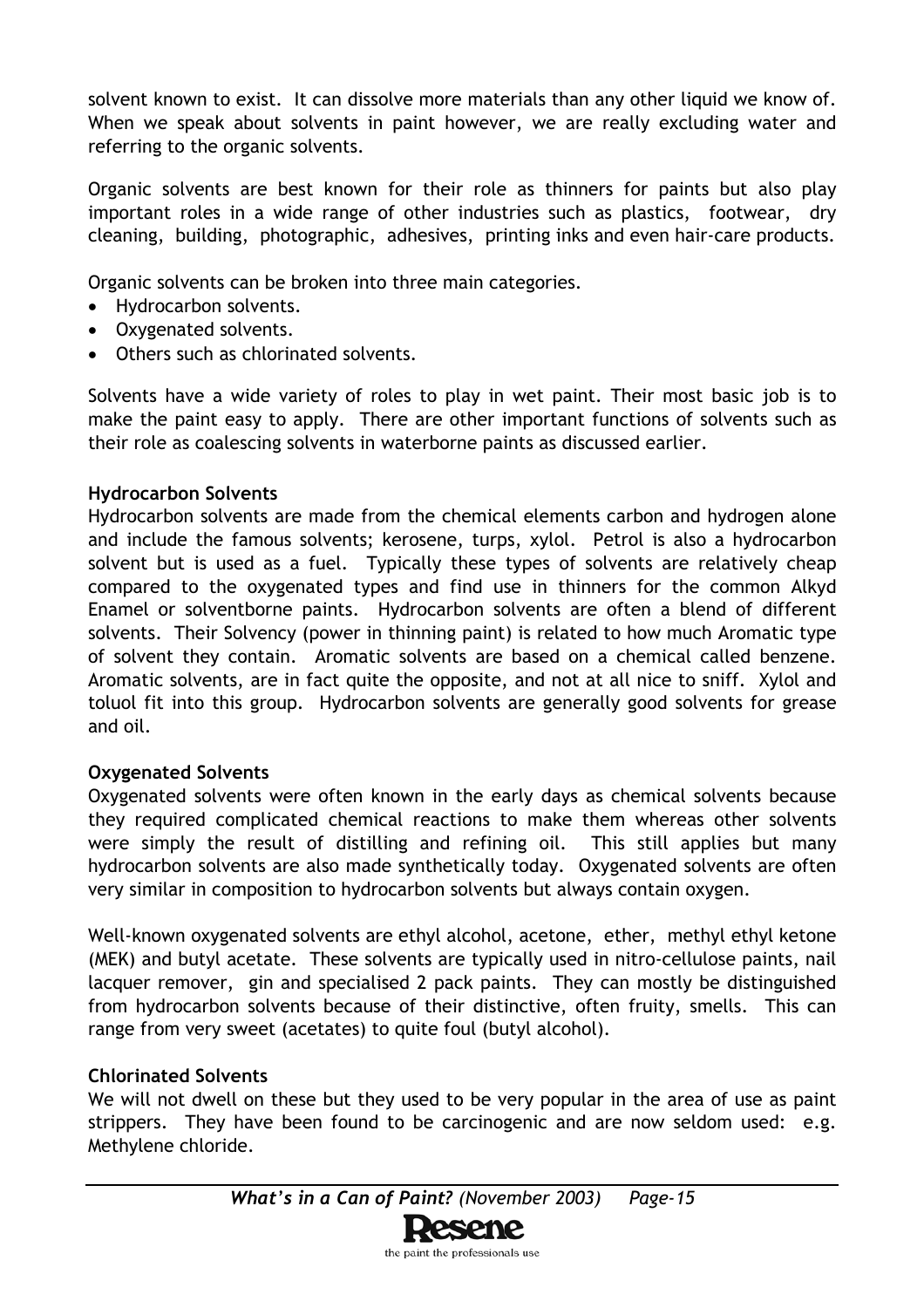Due to the hazards of working with solventborne paints, it is recommended that solvent rich paints be substituted with environmental choice approved products where possible.

# **Solvency**

In paint terms solvency describes the power of a solvent in dissolving or thinning a particular type of binder. A solvent that works well with one binder may be completely inadequate with another. For example xylol is an excellent, powerful solvent to use to thin or clean up spills of alkyd enamel type paints but it is quite useless for nitrocellulose lacquers. When thinning alkyd enamel paints Kerosene has quite poor solvency, Turps is better and toluol is excellent.

# **Evaporation Rate**

The rate at which a solvent evaporates is very important when it is used in paints and adhesives. Slow evaporating solvents, such as kerosene for some types of alkyd paints and propylene glycol for latex paints, are needed for good brushing properties. These types of solvents keep the paint wet and fluid longer and allow painters to maintain what we refer to as a good wet edge.

Resene Hot Weather Thinner is available to help keep a good wet edge in hot weather and is recommended for exterior waterborne paints such as Resene Hi-Glo (Data Sheet D31) and Resene Enamacryl (Data Sheet D309).

# **Spraying Thinners**

For spray-applied paint the solvent needs to be fast evaporating so the paint will not run off the wall. The blend of solvents used in these types of paints is also critical. Spraying thinners need to be designed so that the last solvent to evaporate from the paint surface after spray application is one with high solvency for the binder in that paint. If this is not the case there could be serious gloss problems. The use of excessively fast evaporating solvent when spraying paints may result in dry spray or solvent popping or bubbling.

# **Thickeners**

One of the most interesting misconceptions about paint and quality is the perception by many painters that the thicker a paint is, the better the quality. The exact opposite can be the case, especially if a large volume of thinner is needed to get the paint to a useable consistency.

Be aware that there is nothing natural about the thickness of a paint. All paint is artificially thickened and we can make most paints as thick or as thin as we like. You should be aware that the thickeners used to thicken paint also control other paint properties and that if paint is thinned more than a few percent these properties can be compromised.

the paint the professionals use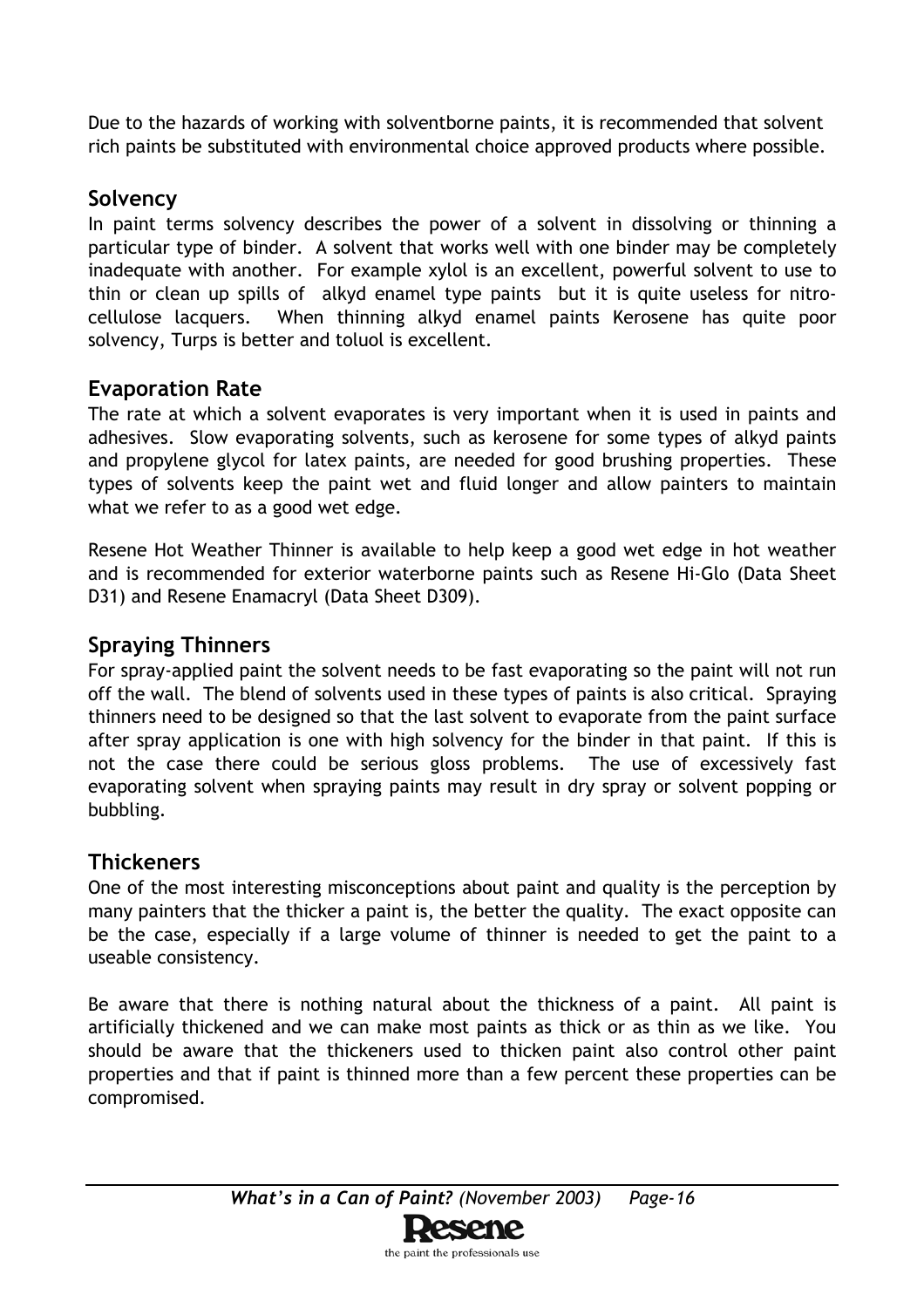Thick does not necessarily mean high quality. Cheaper paints are often disguised by making them thicker than necessary.

Paint thickeners have two main roles:

- Prevent the paint solids from settling out in storage and to prevent the paint from sagging during application. The use of too much will result in poor flow and the paint being full of brush marks.
- Make the paint harder to spread and to impart what we call brush drag. In enamel paints this property is often built into the particular binder rather than being given by a special thickener. This allows the painter to apply the correct amount of paint by applying the paint at a natural spreading rate. These thickeners also act to minimise roller fly off (paint spattering everywhere when roller applied).

Waterborne paints use special thickeners called rheology modifiers, which give excellent flow and levelling and also impart brush drag.

When thinners are added to paint the carefully engineered designer flow properties can be lost and the paint may run off the wall. Enamel paints in particular are very sensitive to thinning.

## **Other Additives**

Paints, unfortunately and unavoidably, are invariably loaded with what we can call **gunge** or other additives. Gunge is an appropriate term because it confers the impression of unwanted. Gunge is an acronym for **G**enerally **U**nacceptable **N**asty **G**ooey **E**ngredients-(or to correct the spelling of the initiator of this term ingredients). Gunge describes all the ingredients we have to reluctantly add to paint that do not improve the durability of the paint but are required for mainly cosmetic purposes.

Some additives are of technical assistance to the applied paint and assist in the overall durability of the paint. Most additives are a nuisance and we would rather not have them. Often they are there because we have too much of another ingredient. For example we need to add defoamers to waterborne paints because of the large amounts of wetting agents (soap or detergent type chemicals) needed to make a tinting system work.

#### **Types of additives used are:**

- Anti-Skinning Agents for alkyd type paints only.
- Deodorants.
- Driers for alkyd type paints only. We do not have driers for latex paints.
- Fungicides.
- Moisture scavengers.
- Silicones and waxes for mar resistance and slipperiness.
- UV Absorbers.

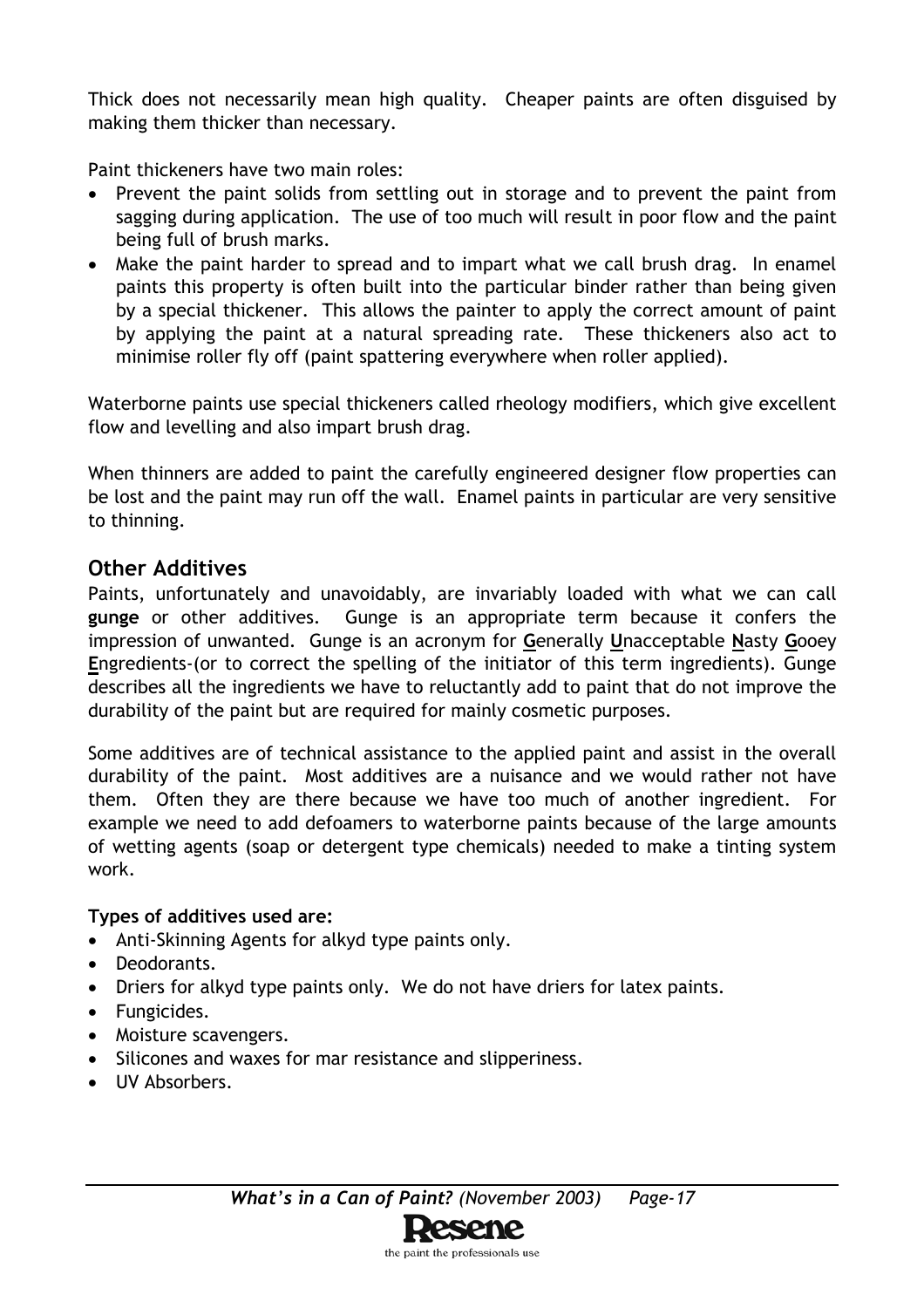# **Wetting and Dispersing Agents**

Wetting agents and dispersing agents are essential for getting pigments into paints. They are related to the detergents used for washing dishes and act to wet the pigments and allow them to be more easily dispersed into paint.

They are more often needed in latex type paints than in solventborne paints where the binder can often do a very good pigment-wetting job by itself. Latex binders are generally not suitable for grinding pigments into because of their colloid structure. They tend to become extremely aerated and can gel if subjected to too much mechanical stress such as is needed to disperse pigments.

Organic pigments in particular can be very difficult to grind up into paint and need quite specialised, individually tailored, wetting and dispersing agents to achieve this.

Our architectural tinters are loaded with wetting agents. Not only are they needed to wet the pigments in the tinter, but a lot of extra wetting agent is also needed to allow the tinters to be added to both solvent and water based paints. The level of these machine tinters in our paint should be kept as low as practicable. The presence of glycols, wetting agents and surfactants in our latex roof paints is the reason we recommend that roofs used for collecting drinking water are disconnected for the first few rains. We don't think these materials are dangerously poisonous but they tend to make water foamy and give a slightly unpleasant taste.

# **Defoamers**

You may not be surprised to know that the addition of wetting agents to waterborne paints tends to make them foamy. We therefore add even more gunge in the form of defoamers and anti foam chemicals to restore the balance.

# **Anti-Skinning Agent**

An important additive for enamel paints is the anti-skinning agent. Without this ingredient all enamel paints would skin in the can. Note that excessive stirring of alkyd paints or leaving lids improperly sealed can result in permanent loss of the volatile antiskinning agent. Never shake up old cans of enamel paint that have been in storage. In most cases skins can be removed by carefully cutting away from the top of the paint layer. If planning to store a can of enamel that is less than half full either decant it into a smaller can of place a layer of greaseproof paper on top of the paint.

# **Driers**

Alkyd enamel paints require driers to catalyse the drying of the alkyd resin. These driers are salts of the metals Cobalt, Manganese, Calcium, Zinc, Zirconium and a few other metals. Contrary to some opinions the levels of these driers in our paints has been pretty well optimised. There is a level at which they will work best and more is not better. More, can in many cases, actually spoil the dry or even cause the paint to wrinkle. We advise against adding paint driers to our paints. Specialised blends of driers for enamel paints are called Terebine.

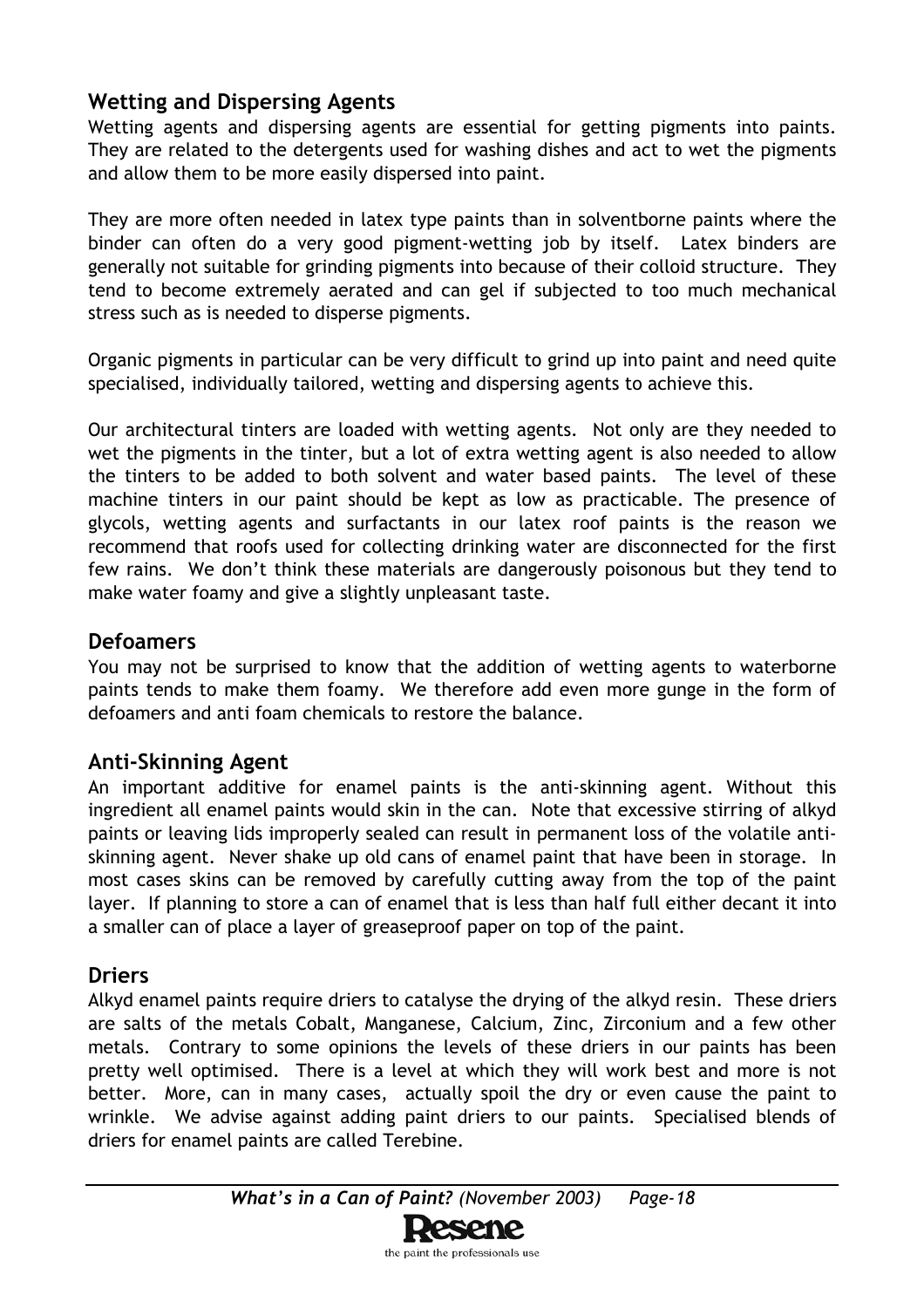# **Other "Other Additives"**

Other additives that may be used in paints are:

- Silicones and waxes to give slipperiness and mar resistance.
- Fungicides.
- UV absorbers.
- Special accelerators for two pack products.
- Additives to prevent in can corrosion.
- Deodorants to mask nasty odours.
- Moisture scavenging additives to prevent certain paints gelling or gassing.

# **Paint Film Measurement**

The thickness of dry paint films is usually measured in units of length called "*microns".* In reports and data sheets the word "*micrometre*" may be substituted for micron or it may be abbreviated to "µ**m***"*. It is important for you to realise just how small a micron is.

- 1 µm is equal to 1 millionth of a metre
- There are 1000  $\mu$ ms in a millimetre. 1 millimetre = 1 mm.
- There are 10 millimetres in a centimetre.
- 1 millimetre is the smallest division on normal metre rulers
- $\bullet$  1  $\mu$ m = 1 micron. 1  $\mu$ m = 1 micrometre.
- 1 inch =  $25,400 \mu m s$
- This paper is about 60  $\mu$ ms thick. A human hair is about 50-60  $\mu$ ms thick.
- A normal coat of Resene Hi-Glo applied at 12 square metres per litre will give a dry film build of 35  $\mu$ ms. If you have a 1 mm crack in a concrete wall it would take about 28 coats of standard Resene Hi-Glo to bridge the gap.
- Some people make measurements in units called "thous" or mils.
- A thou is equal to 1 thousandth of an inch. 1 thou =  $25 \mu \text{m/s} = 1 \text{ mil}$ .

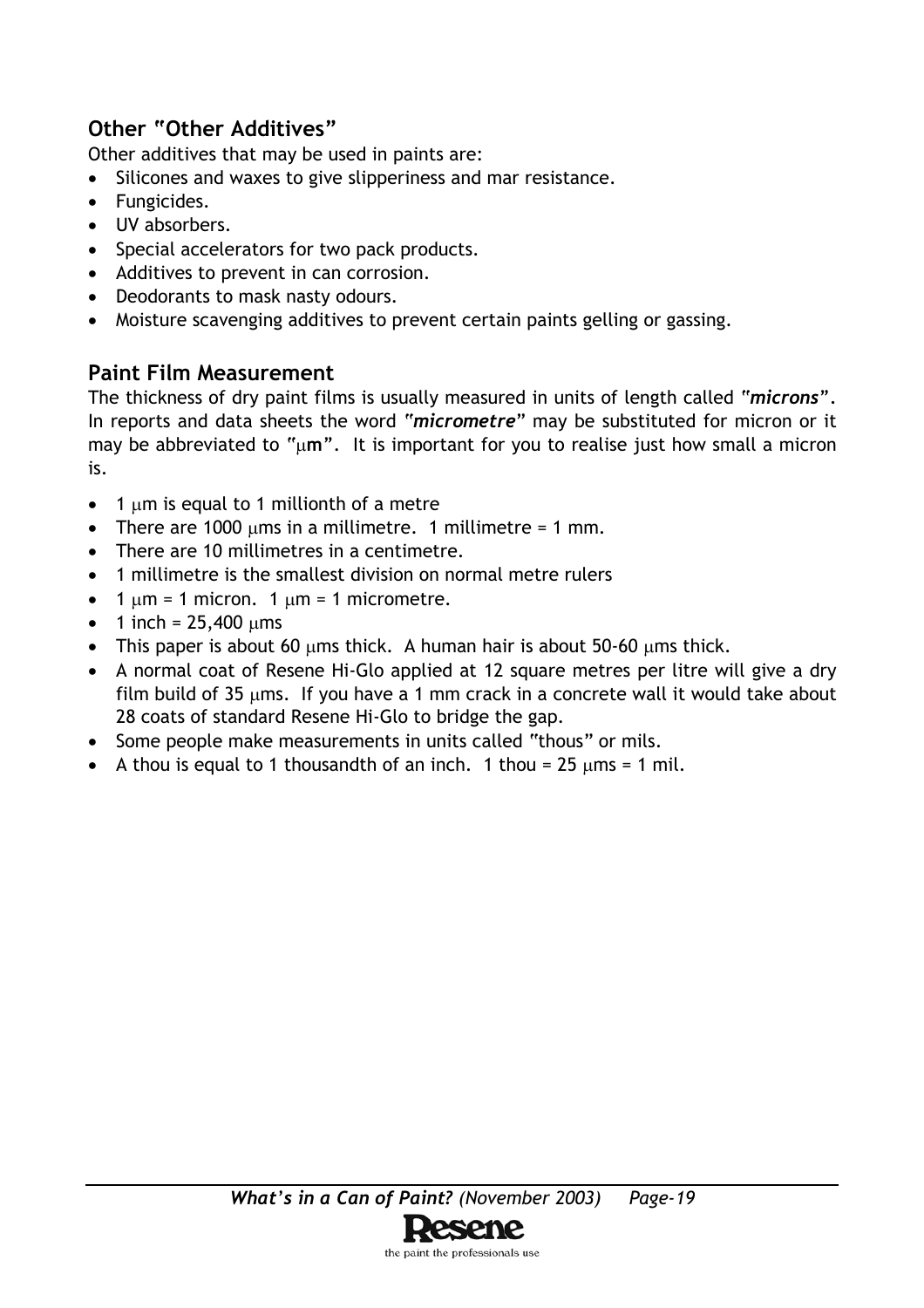### **Summary**

Paint raw materials are made up of the Binder, Pigments, Solvents, Thickeners and Other Additives. The paints critical properties are nearly always determined by the properties of the Binder used.

The common **binders** used in most of our Architectural paints are either an alkyd resin or an acrylic latex. The main differences between these binders are:

| Property                   | Alkyd               | <b>Acrylic</b>     |
|----------------------------|---------------------|--------------------|
| Alkali Resistance          | Poor                | Excellent          |
| <b>Block Resistance</b>    | Very Good           | Poor               |
| Dry Time                   | Slow                | Fast               |
| <b>Exterior Durability</b> | Average             | Excellent          |
| Flexibility                | Embrittles with age | No change with age |
| <b>Solvent Content</b>     | High                | Low                |
| Yellowing                  | Poor                | Good               |

There are thousands of different types of alkyd and acrylic binders available on the world market. Quality manufacturers, such as Resene, choose only high quality binders that are tailor made for the products end use.

#### **Prime Pigments**

Prime Pigments are used to colour paint. they are either inorganic (e.g. metal oxides such as red iron oxide) or organic in types (made synthetically from carbon as the building block). Inorganic pigments generally give paints excellent opacity and fade resistance. They are generally much cheaper than organic pigments and tend to be quite dull in colour. Brightly coloured red and yellow lead based inorganic pigments may still be used in automotive paints.

#### **Prime Organic Pigments**

Prime Organic Pigments are often very difficult to grind into paint and often give poor opacity. Durable reds and yellows are extremely expensive and quite poor in opacity.

#### **Extender Pigments**

Extender Pigments are usually very cheap but serve useful functions in controlling gloss level, may aid sanding and help to body up a paint,

#### **Anti-Corrosive Pigments**

Anti-Corrosive Pigments act to prevent metal from corroding by working to chemically resist he corrosion process (e.g. zinc chromate), working in a sacrificial manner (e.g. zinc metal powder) or acting as a physical barrier (e.g. aluminium flake).

#### **Solvents**

Solvents in a paint need to have the correct solvency for the binder used and the right rate of evaporation to suit application. Slow evaporating solvents such as kerosene in